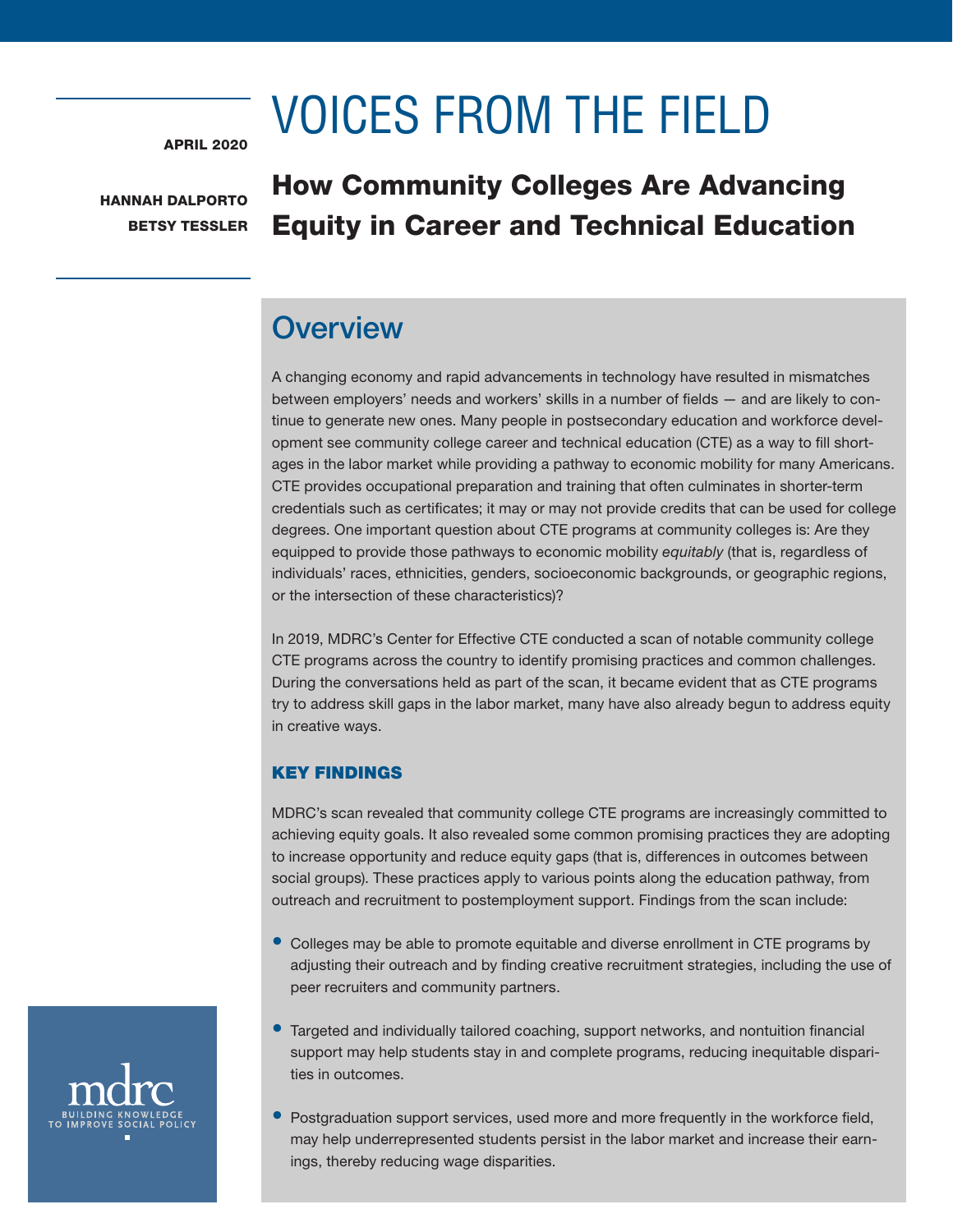• As colleges continue to become more sensitive to equity goals, they can aim to uncover otherwise hidden inequities by analyzing outcomes according to race, ethnicity, gender, and other characteristics relevant to their local contexts.

## **Introduction**

A changing economy and rapid advancements in technology have resulted in mismatches between employers' needs and workers' skills in a number of fields — and are likely to continue to generate new ones.<sup>1</sup> Many people in postsecondary education and workforce development see community college career and technical education (CTE) as a way to fill shortages in the labor market while providing pathways to economic mobility for students.<sup>2</sup> CTE provides occupational preparation and training that often culminates in shorter-term credentials such as certificates; it may or may not provide credits that can be used for college degrees. One important question about CTE programs at community colleges is: Are they equipped to provide those pathways to economic mobility *equitably*? In other words, do they expand access to better-paying occupations among groups (defined by race, gender, or other characteristics) that are typically underrepresented in those occupations?

Historically, a good deal of policy and research attention has focused on improving overall success in community college associate's degree programs, and there is a growing body of evidence about the effectiveness of workforce training programs that incorporate certain features.<sup>3</sup> But less is known about the effects of community college CTE on longer-term economic outcomes. To begin to address this knowledge gap, in 2019 MDRC's Center for Effective CTE conducted a scan of notable community college CTE programs across the country to identify promising practices and common challenges. During the conversations held as part of the scan, it became evident that, as they try to address skill needs in the labor market, many CTE programs are also focusing on issues of equity both in their own programs and in broader society.

Equity is defined in this brief as individuals having access to high-quality opportunities and being supported to achieve strong outcomes in education, employment, and other areas, regardless of their races, ethnicities, genders, socioeconomic backgrounds, or geographic regions, or the intersection of these characteristics. Pursuing equity generally means providing those opportunities to people who have traditionally been excluded from them, especially people of color and those who would be nontraditional students in community college CTE programs. Equity is also contextual: A woman in the male-dominated field of information technology (IT) is likely to experience inequities in pay and advancement that a man in the same field may not. Many present-day inequities — such as disparities in community college enrollment or completion rates related to race, ethnicity, gender, socioec-

3 Ruder (2019).

<sup>1</sup> Koc (2018).

<sup>2</sup> Jacoby (2017); Mann Levesque (2018); Furchtgott-Roth, Jacobson, and Mokher (2009).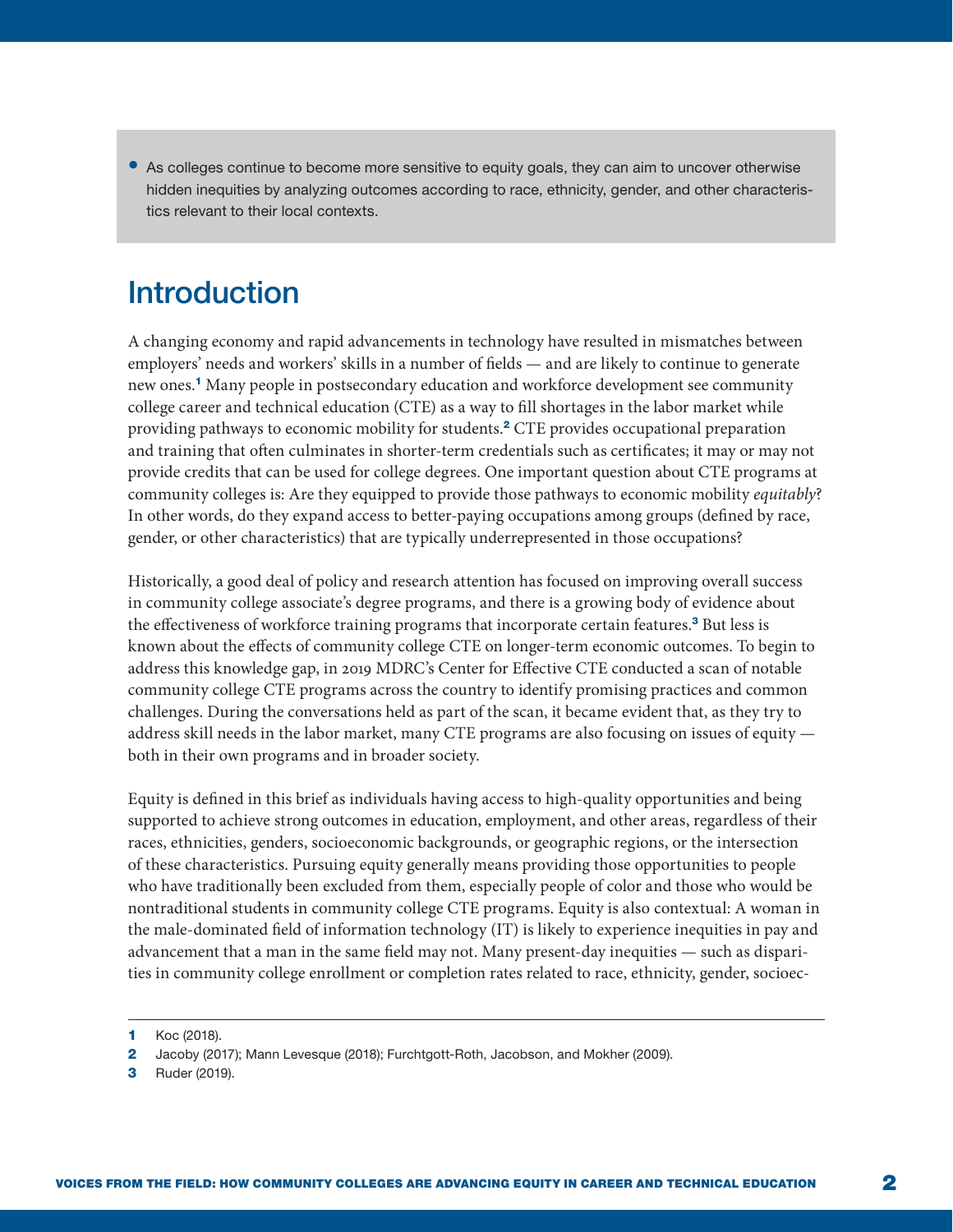#### WHO ARE "NONTRADITIONAL STUDENTS?"

This brief defines nontraditional students as those who delayed enrollment by at least a year after high school (including workers returning for additional education or training), who are not dependent on a parent (and thus often carry a greater financial burden), who are employed full time while enrolled, who have dependents, who are learning English, or who are preparing for fields where their genders or ethnicities are underrepresented. This definition borrows from ones offered the National Center for Education Statistics and federal legislation.\* Of course, individual community college CTE programs may find it useful to modify this definition according to the demographics in their communities. Doing so could mean highlighting additional populations, such as individuals experiencing homelessness or individuals affected by the criminal justice system.

\*For more information, see: Strengthening Career and Technical Education for the 21st Century Act (Perkins V), p. 13; National Center for Education Statistics (n.d.).

onomic background, or geographic region — are rooted in the complex, historical wrongs of racial discrimination, biased federal housing policy, and other policies and behaviors that have led to racial segregation and concentrated poverty. As one example, the inequitable distribution of resources to predominantly white, affluent neighborhoods determines which students have access to more experienced teachers and high-quality curricula in K-12 education, and which students do not.<sup>4</sup> These historical inequities have only been compounded as overall inequality in the economy has increased, with the gap between the richest and poorest households in America now the greatest it has been in 50 years.<sup>5</sup>

Inequities in higher education have been widely documented and acknowledged as a reason for persistent achievement gaps between groups.<sup>6</sup> Issues of equity are not new to the world of CTE, either. In bygone systems of vocational education, for example, low-income students and students of color were steered into the lowest-opportunity tracks.<sup>7</sup> While overall, average wages for middle-skill jobs (those that require more than a high school diploma, but less than a four-year degree) have fallen in the last 40 years,<sup>8</sup> there is a good deal of variation in wages across industries — and across genders.<sup>9</sup> Providing more equitable access to jobs that are persistently in demand and yield family-sustaining wages with chances for advancement may provide an opportunity to reduce broader economic inequities. The programs interviewed for this scan focus on such jobs: computer support, medical assistantship, precision tool machining, electrical line work, and automotive repair. Of course, training individuals for these careers does not by itself ensure equitable opportunities for economic mobility.

This brief discusses factors that can contribute to inequities in community college CTE programs and then provides examples of strategies that the colleges in MDRC's scan are using to try to address

<sup>4</sup> Education Northwest (2019); Reeves, Rodriguez, and Kneebone (2016).

**<sup>5</sup>** Chapell (2019).

<sup>6</sup> Korn (2019); Harper (2006); Perna and Thomas (2006).

<sup>7</sup> Malkus (2019); Gewertz (2018).

<sup>8</sup> Fuller et al. (2014).

<sup>9</sup> Baum (2014); Lundy-Wagner (2018); Tesfai, Dancy, and McCarthy (2018).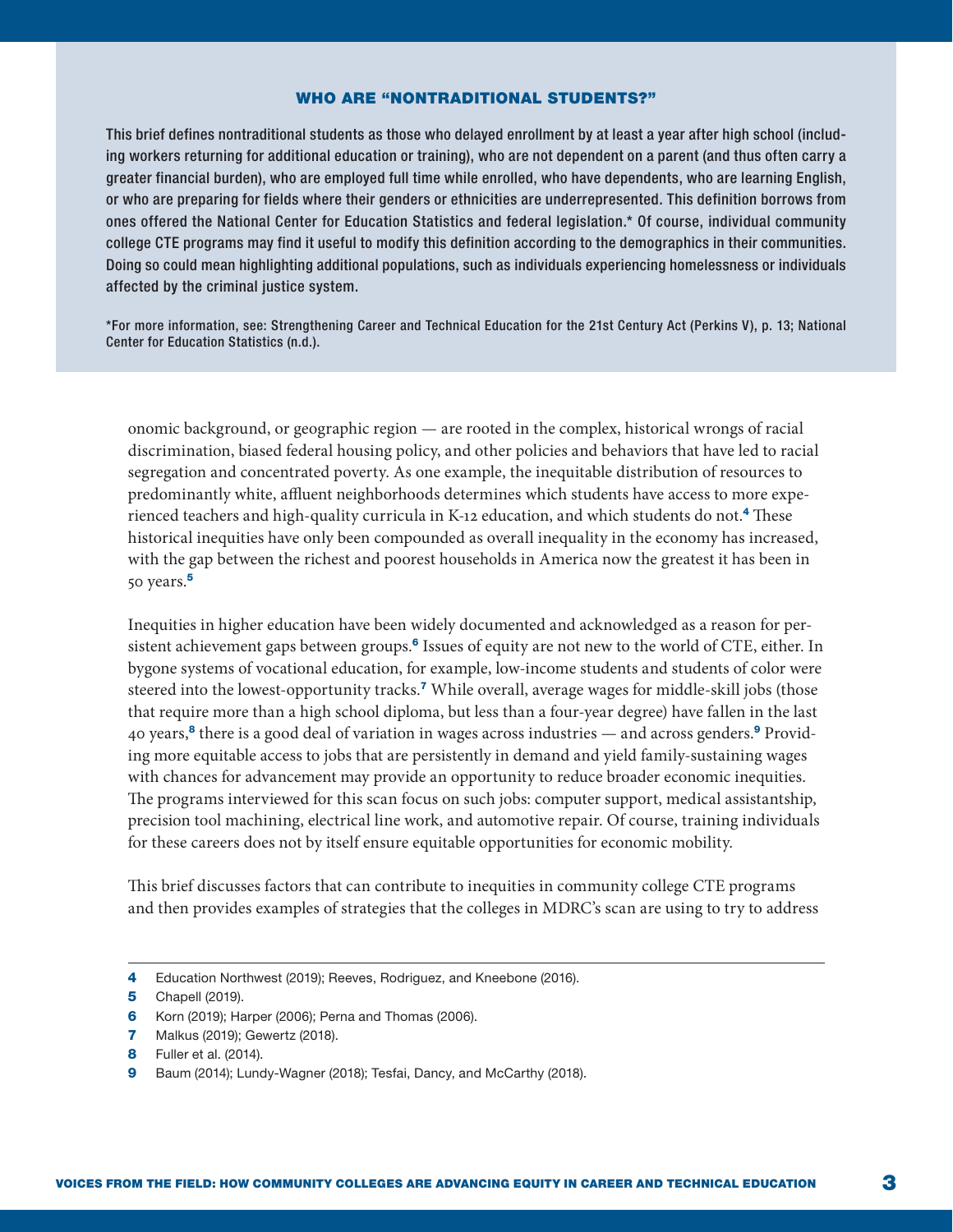#### WHAT ARE DIVERSITY, EQUITY, AND INCLUSION?

This brief defines *diversity* as the representation of varied identities. *Equity* is defined as individuals from varied identities having access to high-quality opportunities and being supported to achieve strong outcomes. *Inclusion* is achieved when individuals from varied identities are valued and their strengths are employed. These three elements can intersect in many ways, although the presence of one does not imply the presence of others. For example, a workplace may be diverse, but that does not imply that it has achieved equity and inclusion.

those factors. Where applicable, the brief also draws on evidence from the field. In the absence of clearer evidence specific to nontraditional students and students of color in community college CTE programs, evidence that shows positive effects on *all* students in a variety of community college programs is used. Major findings from this scan include:

- Colleges may be able to promote equitable and diverse enrollment in CTE programs by adjusting their outreach and by adopting creative recruitment strategies, including the use of peer recruiters and community partners.
- Targeted and individually tailored coaching, support networks, and nontuition financial support may help students stay in and complete programs, reducing equity gaps.
- Postgraduation support services, used more and more frequently in the workforce field, may help nontraditional students persist in the labor market and increase their earnings, thereby reducing wage disparities.
- As colleges continue to become more sensitive to equity goals, they can aim to uncover otherwise hidden inequities by analyzing outcomes according to race, ethnicity, gender, and other characteristics relevant to their local contexts.

This brief builds on MDRC's work, most recently that of its Center for Effective CTE, defining and outlining strategies for addressing inequities. Past products of the Center, including an issue brief highlighting practitioner perspectives on equity,<sup>10</sup> have examined CTE in a variety of contexts, including high schools, colleges, and workforce development centers. This brief focuses on CTE programs at community colleges.

MDRC's research team interviewed administrators of innovative CTE programs at 17 public community colleges and, in some cases, higher-level college administrators at those colleges. They also interviewed state-level administrators of innovative CTE programs. The team visited and interviewed administrators, instructors, employer and community partners, and students at 6 of the 17 schools, representing a mix of sizes, geographic regions, sectoral focuses, and other features. (Details about those 6 community colleges are provided in Table 1 and Table 2.) These programs integrate sectorspecific preemployment and career-readiness services and other common workforce offerings (such as job-search support) with promising workforce training practices such as short-term occupational

<sup>10</sup> Rosen and Molina (2019).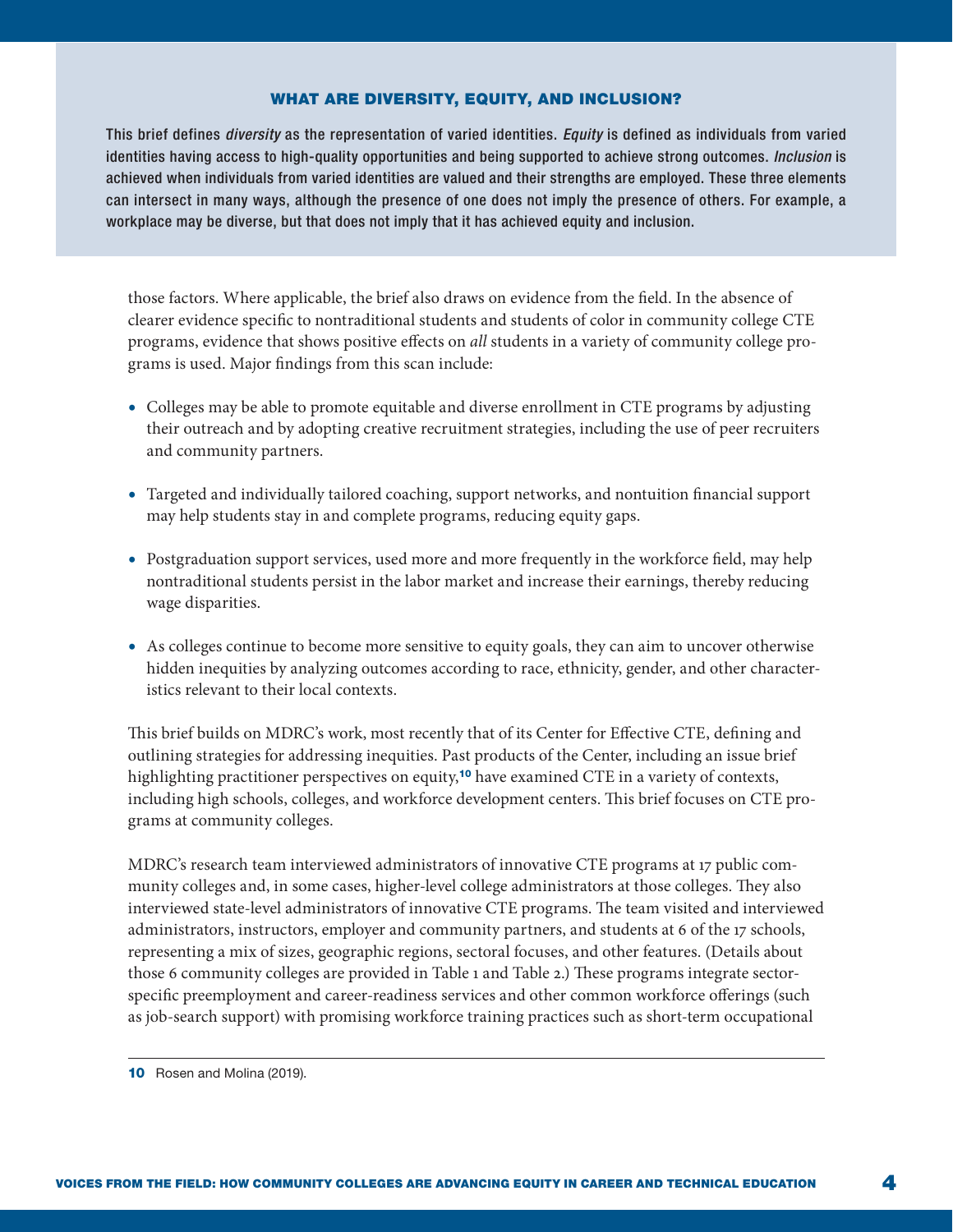| Valencia College<br>(Orlando, FL)<br>Large city                                               | <b>Accelerated Skills</b><br>(425 students)<br>Training                                                                                            | Manufacturing,<br>construction,<br>machinery | Asian and American<br>Native; 15% other/<br>African American;<br>Indian or Alaskan<br>21% White; 4%<br>multiracial; 4%<br>32% Hispanic;<br>24% female<br>24% Black/<br>76% male;<br>unknown                                                                   | 40% Pell Grant<br>recipients  |
|-----------------------------------------------------------------------------------------------|----------------------------------------------------------------------------------------------------------------------------------------------------|----------------------------------------------|---------------------------------------------------------------------------------------------------------------------------------------------------------------------------------------------------------------------------------------------------------------|-------------------------------|
| <b>Technical College</b><br>Community and<br>Small suburb<br><b>New River</b><br>(Beaver, WV) | Electric Distribution<br>(31 students)<br>Engineering<br>Technology                                                                                | Utilities                                    | 100% White.<br>100% Male.                                                                                                                                                                                                                                     | 59% Pell Grant<br>recipients. |
| <b>Monroe Community</b><br>(Rochester, NY)<br>Large suburb<br>College                         | and Machining (14<br>Precision Tooling<br>Medical Office<br>Assistant (11<br>Accelerated<br>students);<br>students)                                | Manufacturing,<br>health care                | American; 7% Asian<br>Precision Tooling<br>African American;<br>7% Black/African<br>Medical office<br>18% Hispanic<br>100% female<br>Accelerated<br>27% White;<br>55% Black/<br>86% White;<br>100% male<br>assistant                                          | 50% Pell Grant<br>recipients  |
| <b>Community College</b><br>(Grand Rapids, MI)<br><b>Grand Rapids</b><br>Midsize city         | students), and other<br>Builder's Licensing<br>students), Certified<br>Nursing Assistants<br>(CNA) for ELLs (10<br>health pathways<br>for ELLs (12 | Construction,<br>health care                 | Builder's License<br>African American;<br>these, 5 students<br>10% Asian; 10%<br>their ethnicity as<br>(50%) identified<br>100% Hispanic<br>unknown. Of<br>90% female;<br>33% female<br>40% Black/<br>40% White;<br>67% male;<br>10% male<br>Hispanic.<br>CNA | 32% Pell Grant<br>recipients  |
| El Camino College<br>Large suburb<br>(Greater Los<br>Angeles, CA)                             | Academy (CAA)<br>Advancement<br>(191 students)<br>Career                                                                                           | Technology<br>Automotive                     | [SEE NOTE]                                                                                                                                                                                                                                                    | 28% Pell Grant<br>recipients  |
| <b>Austin Community</b><br>(Austin, TX)<br>Large city<br><b>College</b>                       | Career ACCelerator<br>(185 students)                                                                                                               | Technology<br>Information                    | American; 6% Asian<br>14% Black/African<br>50% Hispanic;<br>34% female<br>30% White;<br>66% male;                                                                                                                                                             | 22% Pell Grant<br>recipients  |
|                                                                                               | PROGRAMS<br>OF FOCUS                                                                                                                               | <b>SECTOR</b>                                | INFORMATION<br>PROGRAM                                                                                                                                                                                                                                        |                               |

TABLE 1. Community College and Program-Specific Overview TABLE 1. Community College and Program-Specific Overview

(continued) (continued)

VOICES FROM THE FIELD: HOW COMMUNITY COLLEGES ARE ADVANCING EQUITY IN CAREER AND TECHNICAL EDUCATION 5 VOICES FROM THE FIELD: HOW COMMUNITY COLLEGES ARE ADVANCING EQUITY IN CAREER AND TECHNICAL EDUCATION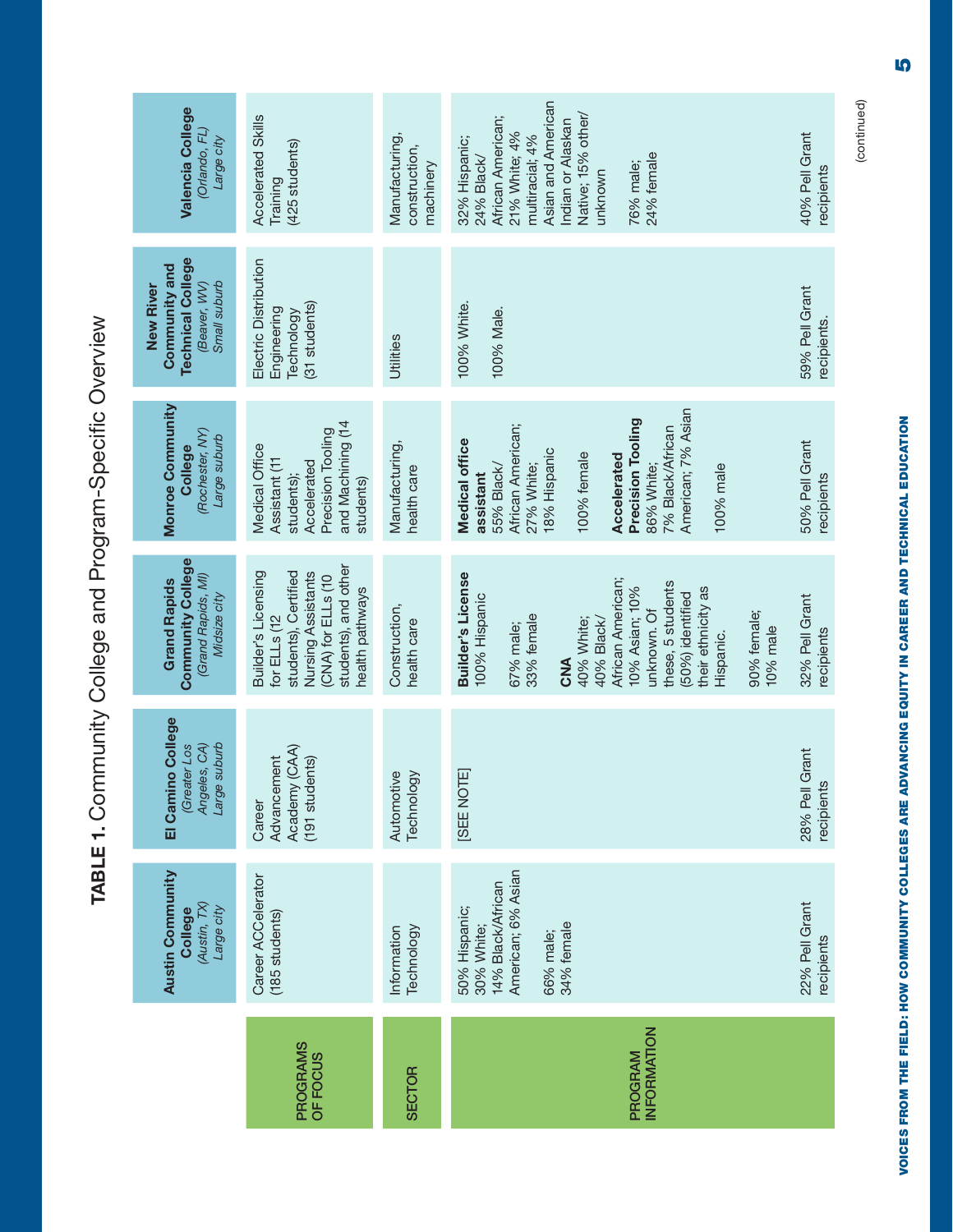### TABLE 1 (continued)

SOURCES: Data on Pell Grant recipients are school-wide and sourced from the National Center for Education Statistics for the 2018-2019 school year. Demographic data are provided by program operators for the 2019 calendar year, unless otherwise indicated. Data for Valencia's Accelerated Skills training and Monroe's Medical Office Assistant program are from the 2018-2019 school year.

NOTES: Program-specific data on socioeconomic status were not available for all colleges, so school-wide data are used to illustrate relative proportions of students eligible for financial support.

Demographic data for El Camino's CAA were unavailable at the time of publication.

Although the term "Latinx" is used in the text, the term "Hispanic" is used in this table to be consistent with most schools' internal terminology. Similarly, "Black/African American" is used here to be consistent with most schools' internal terminology.

ELL = English language learner.

### TABLE 2. Program Features

|                                      | <b>Austin</b><br><b>Community</b><br><b>College</b><br>(Austin, TX)<br>Large city | <b>El Camino</b><br><b>College</b><br>(Greater Los<br>Angeles, CA)<br>Large suburb | <b>Grand Rapids</b><br><b>Community</b><br><b>College</b><br>(Grand Rapids, MI)<br>Midsize city | <b>Monroe</b><br><b>Community</b><br><b>College</b><br>(Rochester, NY)<br>Large suburb | <b>New River</b><br><b>Community</b><br>and Technical<br><b>College</b><br>(Beaver, WV)<br>Small suburb | <b>Valencia</b><br><b>College</b><br>(Orlando, FL)<br>Large city |
|--------------------------------------|-----------------------------------------------------------------------------------|------------------------------------------------------------------------------------|-------------------------------------------------------------------------------------------------|----------------------------------------------------------------------------------------|---------------------------------------------------------------------------------------------------------|------------------------------------------------------------------|
| <b>ACCELERATED</b><br><b>PROGRAM</b> |                                                                                   |                                                                                    |                                                                                                 |                                                                                        |                                                                                                         |                                                                  |
| <b>COHORT-BASED</b>                  |                                                                                   |                                                                                    |                                                                                                 |                                                                                        |                                                                                                         |                                                                  |
| <b>WORK-BASED</b><br><b>LEARNING</b> |                                                                                   |                                                                                    |                                                                                                 |                                                                                        |                                                                                                         |                                                                  |
| <b>CREDIT-BEARING</b>                |                                                                                   |                                                                                    |                                                                                                 |                                                                                        |                                                                                                         |                                                                  |

NOTES: "Accelerated programs" are those in the scan that shortened the total amount of time it takes for students to complete programs, with the hope of being more responsive to local labor demand while also reducing the burden on students of being in school for a prolonged period. "Cohort-based" refers to programs that enroll groups of students together and schedule them for the same courses.

"Work-based learning" refers to programs' coordinated effort to offer students paid work-based learning experiences, such as internships and apprenticeships, that typically take place while students are still in CTE programs.

"Credit-bearing" refers to programs that allow students to earn college credits that can be applied towards college degrees.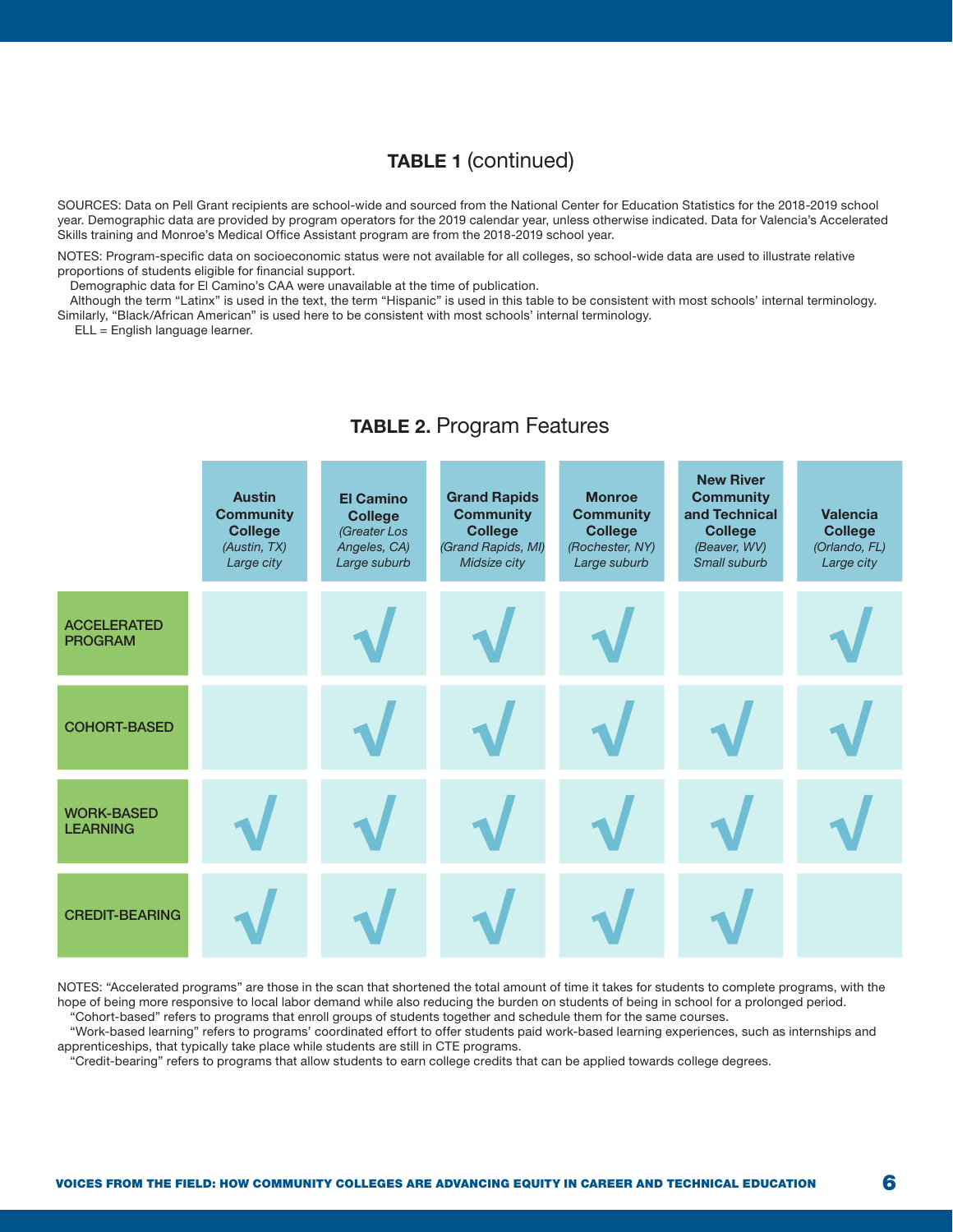skills training, which typically takes less time than a two-year associate's degree and culminates in a certificate or credential valued by the local labor market. Some of the programs in the scan offer credits that can be used toward a college degree, while others do not. While these programs were not developed to address equity issues explicitly, they may help nontraditional students attain skills more quickly than traditional community college programs, or help them gain skills better aligned with local employer demands, enabling them start family-sustaining careers and increase their earnings over time. These programs therefore have the potential to address societal economic inequities if they are implemented with equity in mind.

Issues of inequity can occur at a number of points along the education pathway. Accordingly, this brief progresses along the pathway of a typical course of study: from recruitment and enrollment ("access"), to support offered during the program ("persistence and completion"), to what happens after graduation ("outcomes"). It concludes with practice and policy implications and next steps. The brief is intended to provide useful information to administrators, instructors, staff members, and students of community college CTE programs, as well as researchers, advocates, and policymakers who care about promoting best practices in this field. Individuals from those domains may recognize approaches that have been shown to benefit all students; those highlighted in this brief are selected because they also show promise for addressing inequities.

### Access: How Recruitment and Screening Can Be Barriers to Equity — or Opportunities to Promote It

Part of the challenge of ensuring equitable access is in reckoning with *systemic*, *institutional*, and *internalized* barriers or biases that create obstacles to access and enrollment. For example, a lack of women and people of color in information technology,<sup>11</sup> especially in more senior positions (which reflects a *systemic* impediment) creates a public perception of IT as a field for white males. Individuals who do not identify with that group may struggle to envision themselves in that field. For example, a female Austin Community College IT student interviewed for this scan said, "When I first signed up for courses, I was already battling mental barriers and feeling like I didn't fit in. When I got into the classroom, it was almost like a mental shutdown." This example provides an illustration of how a lack of diversity can influence individual career decisions through mechanisms of internalized bias.<sup>12</sup> In practice, these mechanisms can lead fewer nontraditional students to apply to certain programs. And if they do apply, screening and eligibility criteria that are not proven to lead to better student

**<sup>11</sup>** Myers (2018).

**<sup>12</sup>** Correll (2001).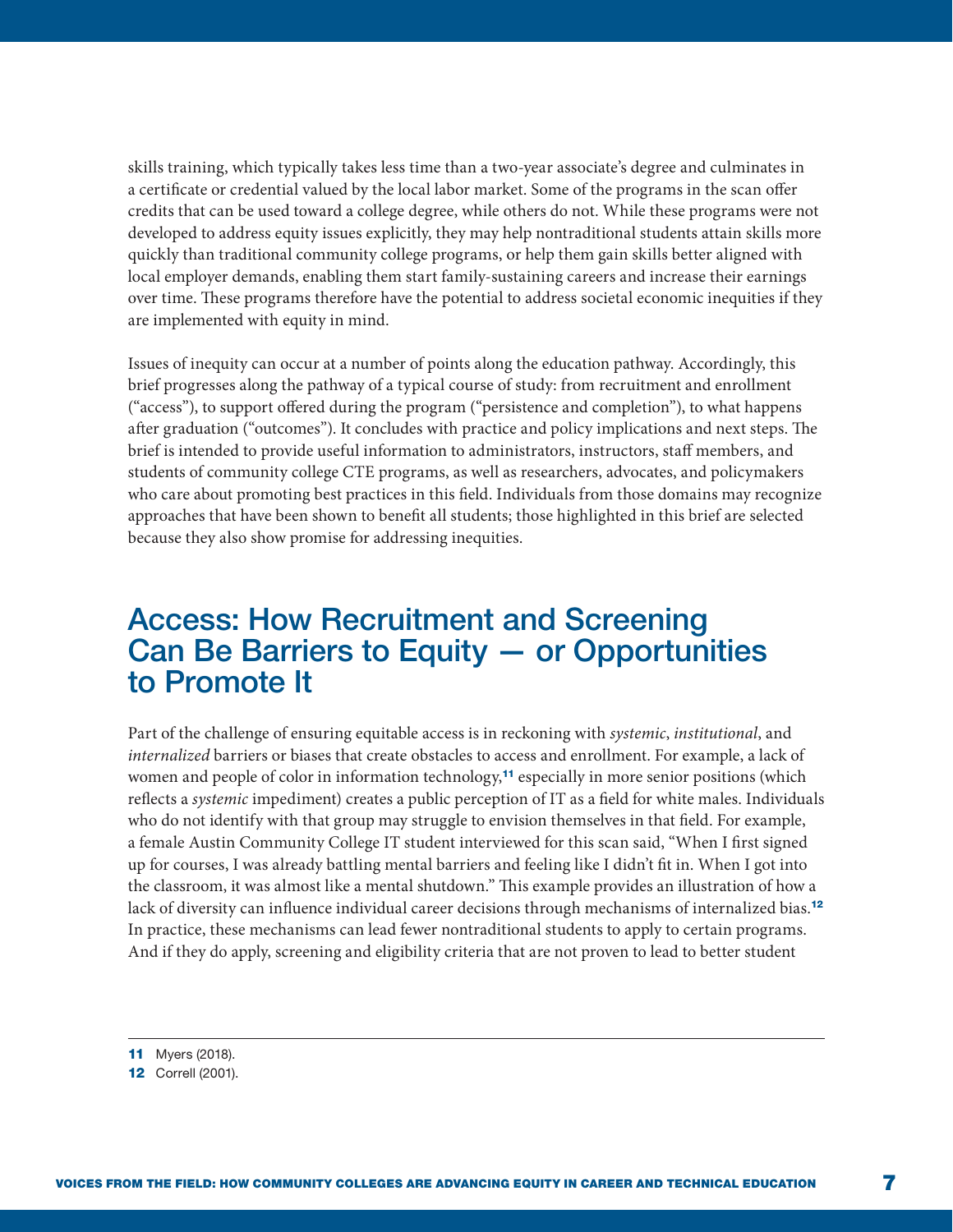#### WHAT ARE SYSTEMIC, INSTITUTIONAL, AND INTERNALIZED BIASES?

"Systemic" (also commonly referred to as "structural" or "systematic") racism and biases refer to widespread public policies and cultural norms that perpetuate inequities, particularly where historical injustices contribute to those present-day inequities. "Institutional" biases or racism are policies and practices at the institutional level that put one or more social groups at a disadvantage (for example, school suspension policies in K-12 schools). "Internalized" biases represent the conscious or unconscious acceptance of systemic and institutional biases at the individual level. For more, see Aspen Institute (2016); Pyke (2010).

outcomes can become hurdles that disproportionately and unnecessarily affect those already disadvantaged by other systems, demonstrating how institutional biases can play out.<sup>13</sup>

Before diving into solutions, programs can first take steps to diagnose whether and how inequities are showing up in access and enrollment. For example, Latinx students are underrepresented at community and technical colleges in 40 of the 44 states examined in a recent scan conducted by The Education Trust.<sup>14</sup> One practical approach is to examine whether student body demographics mirror the demographics of the surrounding community.<sup>15</sup>

To respond to some of the systemic challenges, and thereby diversify their talent pools, institutions may need to take affirmative steps such as actively recruiting individuals from underrepresented groups.16 For individuals like the IT student mentioned previously, community college CTE programs may need to provide extra support to ensure that systemic, institutional, and internalized biases do not deter them from pursuing careers in fields they are interested in. The research team's conversations uncovered several promising practices community college CTE providers can implement to address the various types of access challenges, including making adjustments in marketing and outreach, drawing on student and alumni contacts, and formalizing recruitment roles.17 Examples of the colleges' strategies in these three areas are discussed below, along with other approaches that have been studied.

<sup>13</sup> Kazis and Molina (2016).

<sup>14</sup> Anthony and Elliott (2019). The United States Census defines Latino (masculine) or Latina (feminine) as any person of "Cuban, Mexican, Puerto Rican, South or Central American, or other Spanish culture or origin." In recent years, research literature and other publications have started using "Latinx" as a broader, genderneutral reference to this population. See Carnevale and Fasules (2017); Nichols (2017).

<sup>15</sup> Nichols and Schak (2019).

<sup>16</sup> Mindful advising at high schools could also lead to more diverse college applicant pools, but high school advising is often outside the reach of community colleges.

<sup>17</sup> In a strong economy, colleges can face broader recruitment challenges, since individuals with limited skills can find employment relatively easily. The interviews conducted for this scan took place during a period of economic strength and low overall unemployment, which may account for some of the recruitment challenges that interviewees described. However, this context probably does not fully explain the recruitment challenges community colleges are currently facing, particularly in light of systemic, institutional, and internalized biases.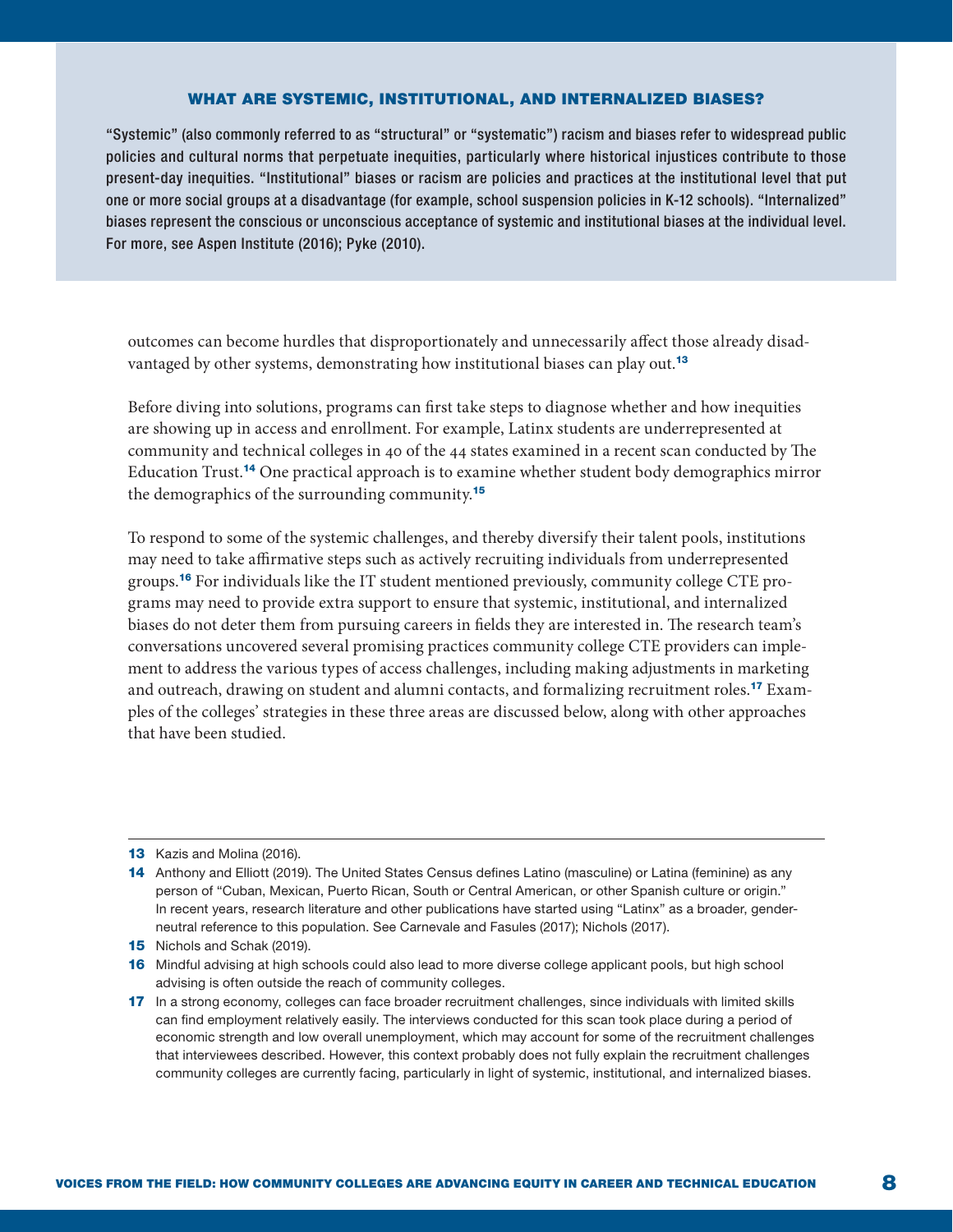*Some community college CTE programs are attempting to shift local perceptions of who "belongs" in certain fields and industries through the use of role models or what they refer to as "near-peer" contacts.*

#### CHANGES IN MARKETING MESSAGES AND STRATEGIES

Recruitment and marketing materials can be powerful lures, but they can also inadvertently dissuade certain groups from applying. For example, if students do not see themselves represented in materials, they may believe a program is not for them. Creating marketing materials that feature individuals from a variety of racial, gender, and age groups — even if that diversity is somewhat aspirational when the materials are created — is an increasingly widespread practice that is not new to postsecondary education. At Valencia College (a large urban college offering certificate programs and two- and four-year degree programs), advertisements for an Accelerated Skills Training program in advanced manufacturing represent the already diverse student body and are also in Spanish to connect with a local community that is predominately Spanish-speaking.

Another strategy is to highlight the benefits of a program. One MDRC study of short-term workforce training programs found that their marketing materials commonly highlight logistics — for example, the length of a program and the support it offers — but do not convey their benefits to individuals. A more successful recruitment and marketing strategy may, for example, highlight the high salary that one can earn on completing the program, the average earnings of graduates, or the opportunities for advancement in the relevant field.18 A national survey of students and communities found that prospective students value CTE programs for their ability to provide real-world skills.<sup>19</sup> Research at the Aspen Institute showed that many unemployed and underemployed adults are distrustful of higher education advertising, but say they might be convinced to enroll by positive testimonies from peers or by wage and employment data showing that a program can lead to positive results.<sup>20</sup>

#### NEAR-PEER CONTACTS AND ROLE MODELS

Some community college CTE programs are attempting to shift local perceptions of who "belongs" in certain fields and industries through the use of role models or what they refer to as "near-peer" contacts: that is, contacts between people who are currently enrolled or who recently completed a program and people in the local community with whom they share characteristics. New River Community and Technical College, (a small community college in West Virginia), is attempting to introduce the community to its students and the many programs it has available by hosting a Tech Expo featuring its students and open to the public. The college sees the event and other community service projects as valuable opportunities to recruit, particularly to recruit individuals who may not otherwise have considered those fields.

<sup>18</sup> Kazis and Molina (2016).

**<sup>19</sup>** Advance CTE (2017).

<sup>20</sup> Davidson et al. (2019).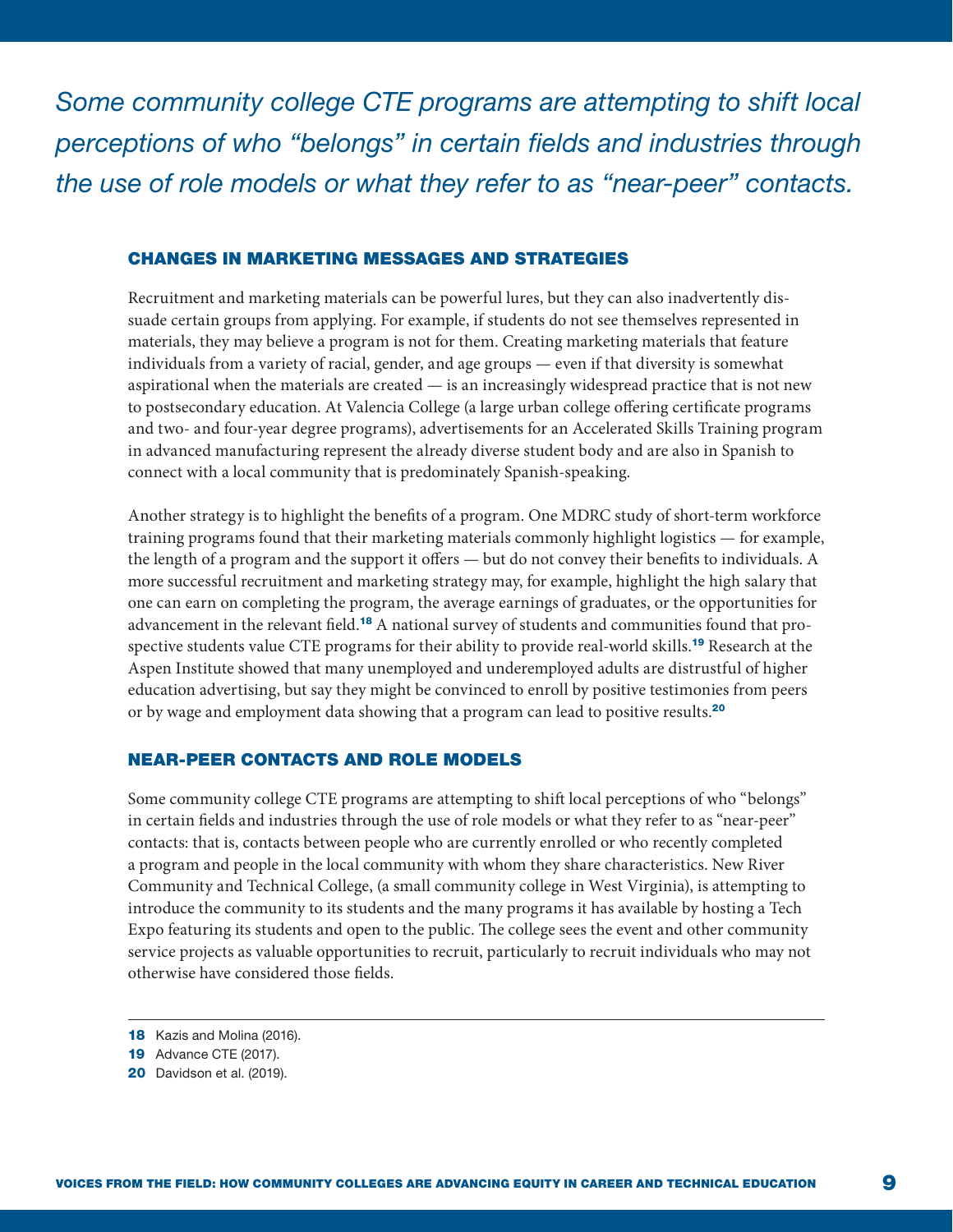Relatedly, students in the IT training program at Austin Community College can get paid internships at the local housing authority. Public housing residents are directly served by the diverse student interns, and in the formal and informal interactions that ensue, some residents can learn more about career opportunities they might not have envisioned for themselves. In one reported example, an intern was visiting an apartment where a child lived with his grandmother. The grandmother shared that the boy had always talked about wanting to be a video game designer. The intern took the boy seriously, explained how it could happen, and used himself as an illustration that it was possible to make a career out of an interest in computers and software. Further research could help determine whether near-peer contacts such as these do, in fact, change the demographics of who applies to CTE programs in these fields.

#### FORMALIZED AND FOCUSED RECRUITMENT ROLES

One approach some colleges are taking to address equity-specific recruitment challenges is to hire a recruiter dedicated to equity goals. Valencia, which enrolled over 400 students in the last school year in its Accelerated Skills Training program, has a team of six people who recruit students and also help place graduates in jobs through active community engagement. Grand Rapids Community College (a large community college in an urban environment) was able to use a local philanthropic grant to hire a recruiter who is bilingual and does active outreach in communities with high unemployment. One staff member said, "We of course have our marketing materials, but you have to be feet on the ground in the community. You have to be there and know people." For example, at Monroe Community College in Rochester, New York, a grant-funded program adviser now recruits nontraditional students for careers in gendered professions, targeting men for female-dominated fields such as medical assisting or women for traditionally male-dominated fields such as precision machining manufacturing. While recruitment alone cannot upend decades of systemic, institutional, and internalized biases, colleges are hopeful it is a start.

Partnerships also help colleges pursue equity-related recruitment goals. Grand Rapids has a "shared intake" process with community partners to recruit individuals from underserved communities, such as Latinx individuals through the Hispanic Center of West Michigan and people of color through the Urban League. Community partners in turn use their connections to English as a Second Language programs, local nonprofit organizations, and churches to inform the community about opportunities at the college. Through these outreach efforts, the college has also built relationships with community leaders and members. These partnerships do not stop at recruitment, though: Staff members hear from partners about ways to streamline and improve enrollment processes for specific groups. For example, community partners informed the staff at Grand Rapids that local members of the Latinx community are wary of the Free Application for Federal Student Aid (FAFSA — the application for Pell Grants, among other forms of aid). In response, the Grand Rapids recruiter works in the community to build trust and allay those concerns. Again, further research could explore whether these community partnerships are effective in encouraging more Latinx individuals to apply to Grand Rapids' programs.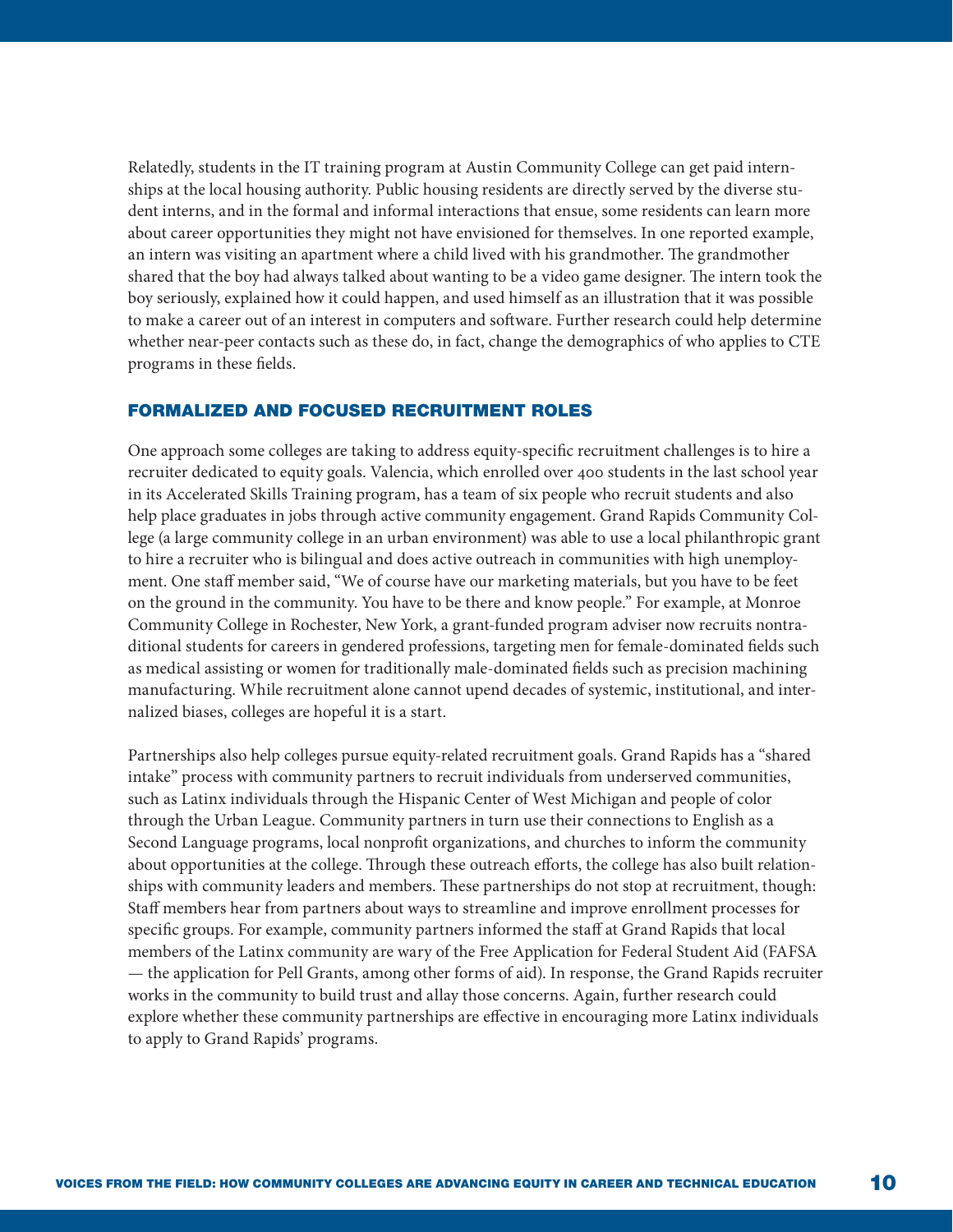#### ENROLLMENT REALITIES AND PURPOSEFUL SCREENING

All students might encounter challenges registering for courses or completing financial aid applications, but nontraditional students often need to navigate complex enrollment systems without the advantage of peers or a community that can guide them. More privileged students are likely to have the added support of friends and family members who are familiar with these systems. One student explained: "Neither of my parents had ever finished high school. My parents can't really help me out with, like, signing up for college, how you find colleges, how you get scholarships — I was pretty much going in blind." Though MDRC's scan did not identify specific approaches to provide added support, some colleges are working to address issues of equity in access for nontraditional students by streamlining their application and registration procedures.

Some of the colleges in MDRC's scan, for example, reexamined their screening criteria. In general, it can be useful for CTE programs to reexamine their admissions and eligibility criteria regularly, to determine why those criteria are in place and whether they are effective proxies for the skills and aptitudes required to be successful.21 Colleges want to make sure their admissions criteria and procedures do not inadvertently deter or screen out nontraditional students who do possess those skills and aptitudes. To begin with, colleges can adjust admissions procedures to decrease the number of steps required for a participant to gain entry, or otherwise shorten the amount of time required to apply. Lengthy, multistep admissions and enrollment processes can be intimidating for all students, but are all the more so for nontraditional students who may have been out of school for a number of years or who may already be struggling to envision themselves in a certain education or career pathway. Programs can also examine whether their remedial or developmental education course prerequisites are keeping out certain populations of students, and whether students really need to complete those courses before they participate.

The operators of Valencia's Accelerated Skills Training program switched one eligibility requirement from a 4-hour skill test to two 45-minute skill tests once they recognized that the shorter tests predicted students' skill levels just as well. Though a shorter test is likely to benefit all students, nontraditional students may be more put off by a lengthy test because they have less, or less recent, academic experience, or because they have had negative or even traumatic experiences in school.<sup>22</sup> Administrators at Grand Rapids work closely with their local workforce agency and other nonprofit organizations to limit the amount students must travel to enroll in programs and receive funding. To illustrate the point, administrators explained that in a single visit to a local Goodwill Industries location, a person could see a job coach, learn about and enroll in Grand Rapids CTE courses through one of the college's grants, and receive additional Workforce Innovations and Opportunities Act (WIOA) funding from the workforce agency (via a dual-enrollment mechanism).

- 21 Rosen and Molina (2019); Davidson et al. (2019).
- 22 Henderson and Lundford (2016).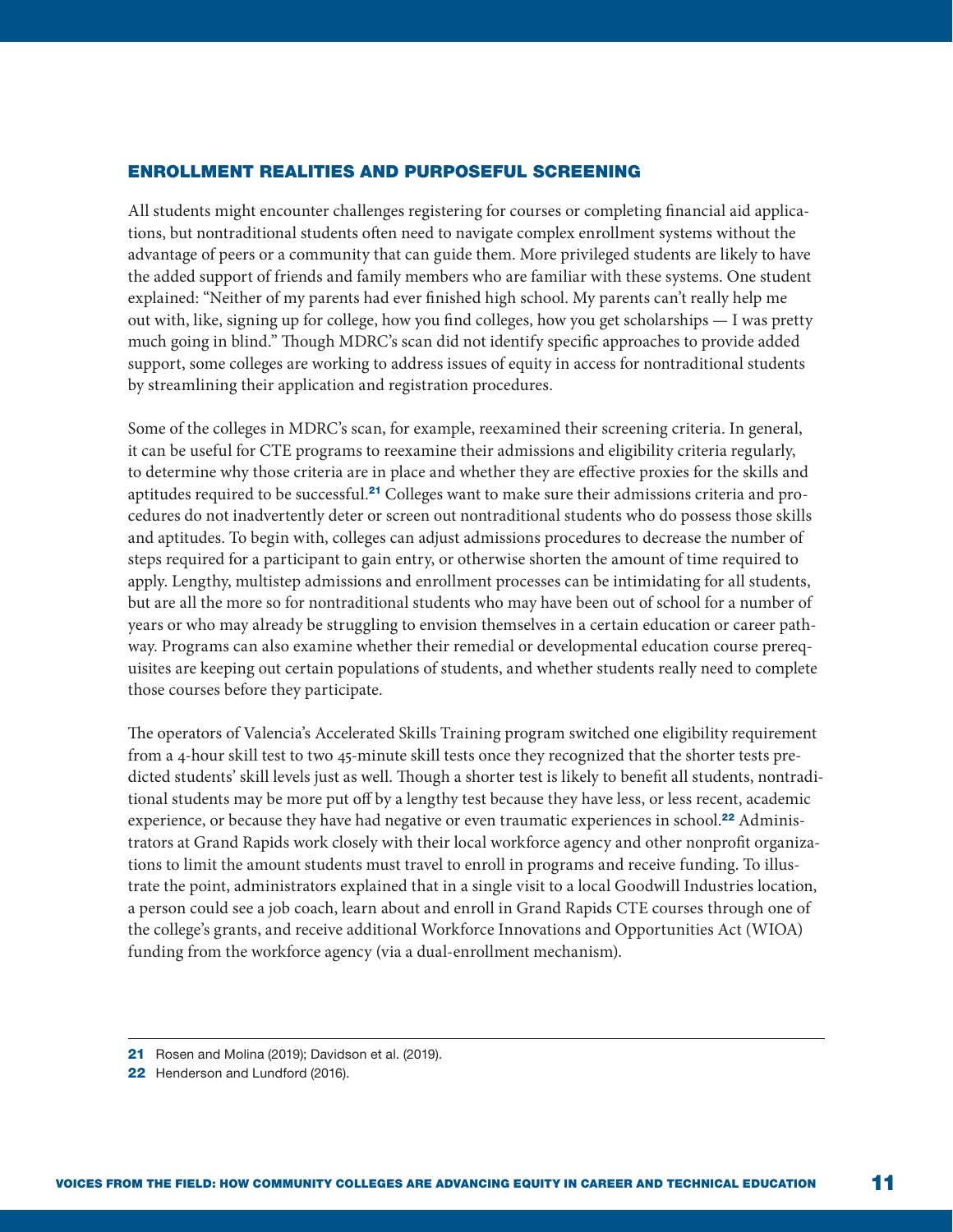Administrators can also approach students more flexibly. If students interested in enrolling in Monroe's Accelerated Precision Tooling program do not meet a minimum threshold on a skill test, instructors meet with them to understand their motivation for applying and to assess whether there are other factors that indicate they could be successful. Administrators can use this information to make exceptions to admission criteria. Outside of the CTE field, this approach has gotten attention already under the name "multiple measures": taking into account a broader set of criteria through which applicants can demonstrate readiness.<sup>23</sup> It may show promise in the CTE context as well.

### Persistence and Completion: How Inequities Show Up — and Are Being Tackled

Equitable enrollment in a program does not guarantee equitable completion and graduation rates across groups. Persistence rates in community college and graduation rates continue to be unequal across racial groups among students enrolled in community college and seeking degrees.<sup>24</sup> Less is known about persistence and completion rates by race and gender in community college CTE courses and programs. However, some colleges interviewed already implement broadly successful, evidence-based strategies to encourage persistence, such as creating learning communities (small groups of students who enroll at the same time and take at least two classes together), $25$  providing financial support,<sup>26</sup> creating block schedules with predictable class meeting times (such as from eight a.m. to two p.m., Monday through Friday), $27$  and abbreviating program durations. To ensure that students across different population groups all achieve high completion rates, colleges are also implementing coaching and case management for students whom they believe may benefit from extra institutional support. As described below, the community college CTE programs included in MDRC's scan use a variety of these practices to target specific populations with the goal of helping nontraditional students and students of color complete at equitable rates.

#### SUPPORTIVE PEER NETWORKS

Any student may face academic or scheduling challenges; students who are the first in their families to obtain a postsecondary education may not have the same social support or access to information as others to help them meet those challenges. Organizing students into cohorts (that is, keeping together students who enroll at the same time) may help address this disparity. Students at New River, Monroe, and Valencia reported that cohort structures and smaller class sizes enabled them to

- 25 MDRC (2010, 2012); Weissman et al. (2009).
- 26 Mayer, Patel, Rudd, and Ratledge (2015); Gupta (2017).
- 27 Lumina Foundation (2011).

**<sup>23</sup>** Cullinan et al. (2018).

<sup>24</sup> Blom and Monarrez (2020).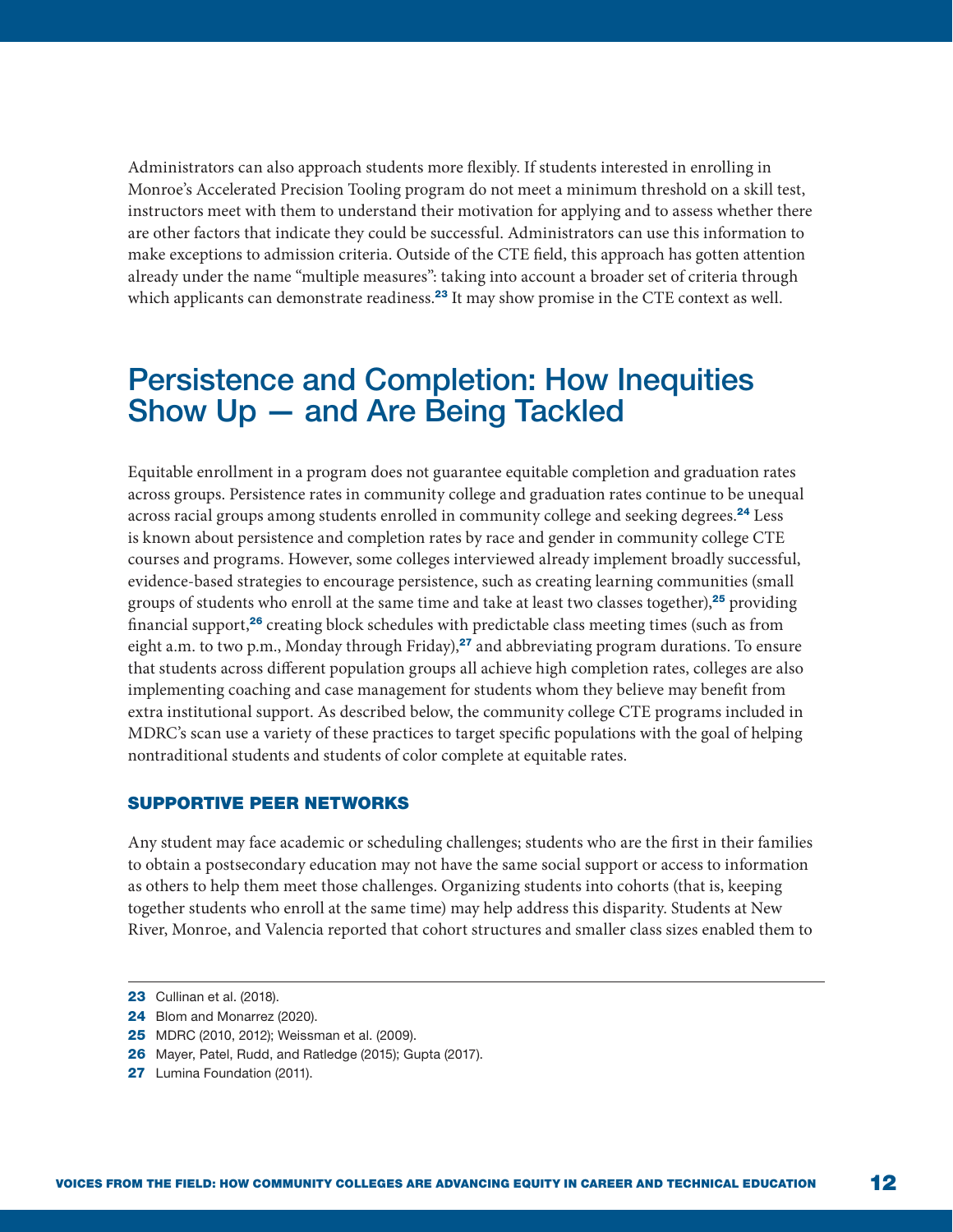connect with and support each other academically. As a New River student explained, "It's a lot easier to make connections in a smaller class size, and this comes in handy when you need extra support or if you miss anything." Some Monroe students said that they help each other understand concepts and that "by helping each other, it helps cement [the teaching]." While cohort structures for CTE classes have been implemented in numerous settings without the explicit intention of addressing equity issues, in the colleges MDRC visited, they appeared to have the effect of creating supportive academic communities that nontraditional students often otherwise lacked. MDRC has studied cohort structures in the context of general community college programs and has found that they did seem to have this effect: Students who took classes as a cohort were reported to have high levels of engagement and were more likely to stay enrolled.<sup>28</sup>

"We're a pretty close-knit group, so we all help each other. If somebody, you know, is [grasping] something quicker than another guy, you can [reach out] to them and find out what worked for them and save 20 minutes." — Monroe Community College student in the Accelerated Precision Tooling program

#### SUPPORTIVE STAFF AND FACULTY NETWORKS

Several colleges identified that students may benefit from support individually tailored to their backgrounds and needs. At Grand Rapids, for example, a team of counselors serves students in CTE programs. As one counselor said, they are there to coach students throughout the entire process, including supporting them as they decide which pathway to pursue. "We definitely take more of a hand-holding approach where we want to meet the students from the second they [express interest]. We meet with them, try to build that relationship by asking them, 'Where do you want to go?' and [providing] some ways that [they] can get there. Just like a coach in a sports game, you're giving them different plays." At Monroe, advisers provide students counseling and career guidance, gas cards, gift cards for the dining halls, and referrals to other community providers.<sup>29</sup> As one student said of Valencia's Accelerated Skills Training program: "Everyone is very supportive. They want you to succeed. It has heart, it's not just a machine."

Other colleges try to identify outside partners who can provide the additional support students may need. One college administrator explained, "We had to figure out early on that we can't be the social service agency," and said the college instead focuses on "finding the connection to those people [at partner agencies] who can help." In Austin, the community college CTE program has a strong partnership with a local nonprofit organization that provides counseling and financial support. The counselors there provide different kinds of support depending on students' grades, housing situations, and other related factors, many of which are associated with broader inequities.

**<sup>28</sup>** Weiss et al. (2014).

<sup>29</sup> Counselors at both Monroe and Grand Rapids' programs are supported in part through a federal America's Promise Grant, aimed at accelerating workforce partnerships in in-demand industries.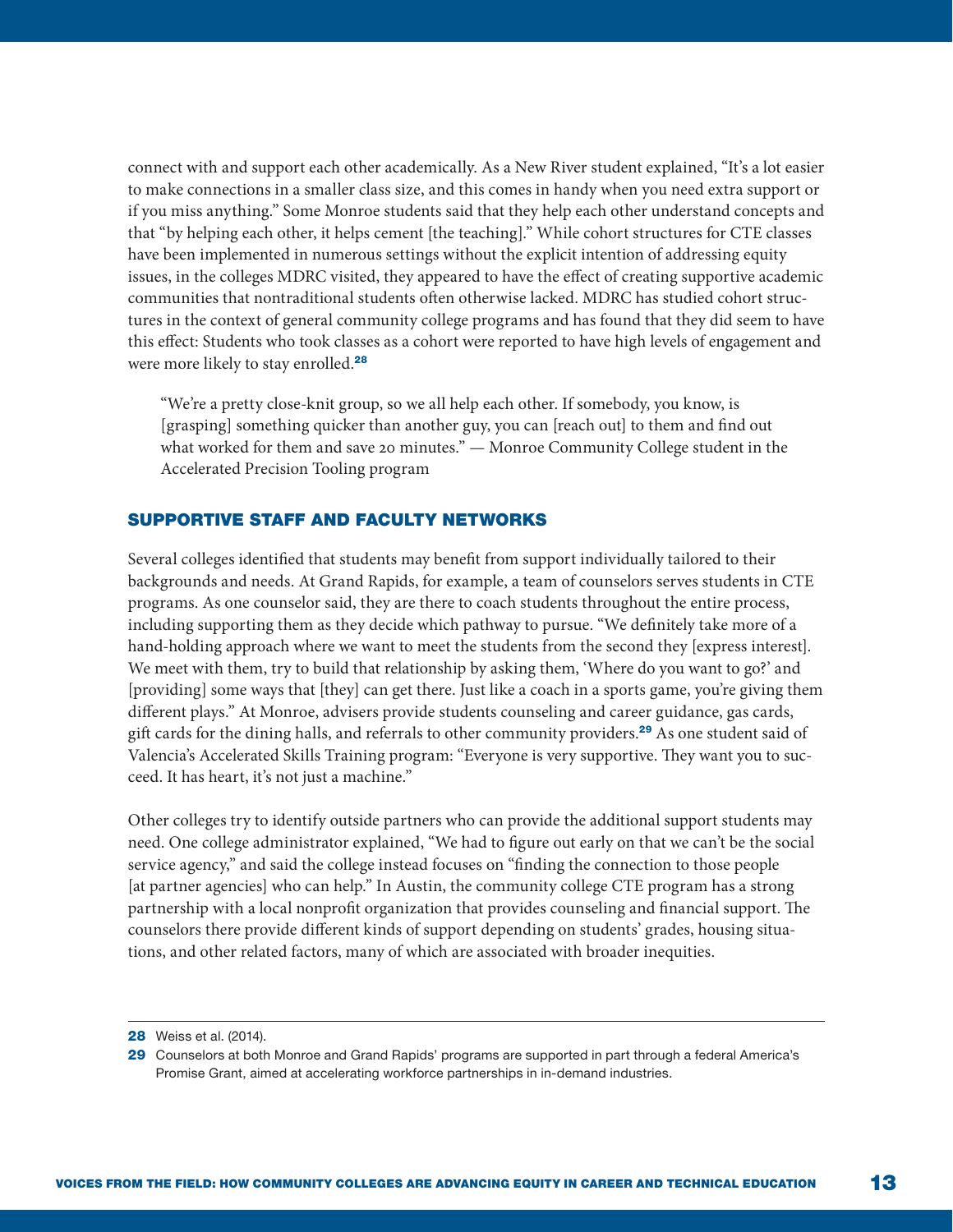Students also described teachers as important sources of support professionally, academically, and sometimes personally: "The instructors 'make' this program: [they're] so personable. They really want you to understand it … so, they make everything relatable for us through stories." To ensure that this type of support is tailored to students, some colleges have "early alert" systems so that instructors and staff members can flag warning signs that students are struggling. Staff members and students at many colleges (including Monroe, Valencia, and New River) said it was important for programs to have relatable and caring instructors who can identify when students are struggling and provide appropriate support or referrals.

Again, while relationships with instructors are crucial for all students, observations and interviews at the colleges in MDRC's scan suggested that they are all the more important for nontraditional students and students of color. These relationships can reach students even more deeply when instructors have overlapping identities or similar life experiences as their nontraditional students. These commonalities can help instructors and students relate to and empathize with each other and counteract biases. A number of studies in K-12 schools indicate that students of color benefit from being assigned teachers of color, which may suggest that a similar pattern could be observed in higher education and CTE as well.<sup>30</sup> Colleges can therefore make a point of hiring diverse faculty and staff members or those from nontraditional backgrounds. To ensure that faculty and staff members can support nontraditional students (and do not fall prey to unconscious biases), Valencia's organizational development engages them in ongoing, structured conversations and "reading circles" focused on equity and inclusion.

Finally, on-campus clubs are another way nontraditional students can receive support. El Camino College is a two-year community college near Los Angeles. There, students can take part in a chapter of the Society of Women Engineers, a national organization focused on empowering and advocating for women in engineering and technology.

#### CONVENIENT COURSE SCHEDULING

"After this class I just have one more auto class. Originally, I was going to take it last semester, but they never offered one and I never got into another. So I missed that class and now I have to wait until next spring to take that one class I need to graduate. If you miss it, it can be a long time" — El Camino College student in an automotive technology program through the college's Career Advancement Academy

Some students reported that it can be challenging to take classes that meet across far-flung campuses or that must be taken in certain sequences. Students who are working part-time jobs to make ends meet, for example, or who rely on public transportation will have less wiggle room with scheduling. Cohort scheduling (scheduling students who enroll together for the same courses) and block scheduling (clustering classes into predictable meeting times) may address these challenges because the

<sup>30</sup> Villegas and Lucas (2005).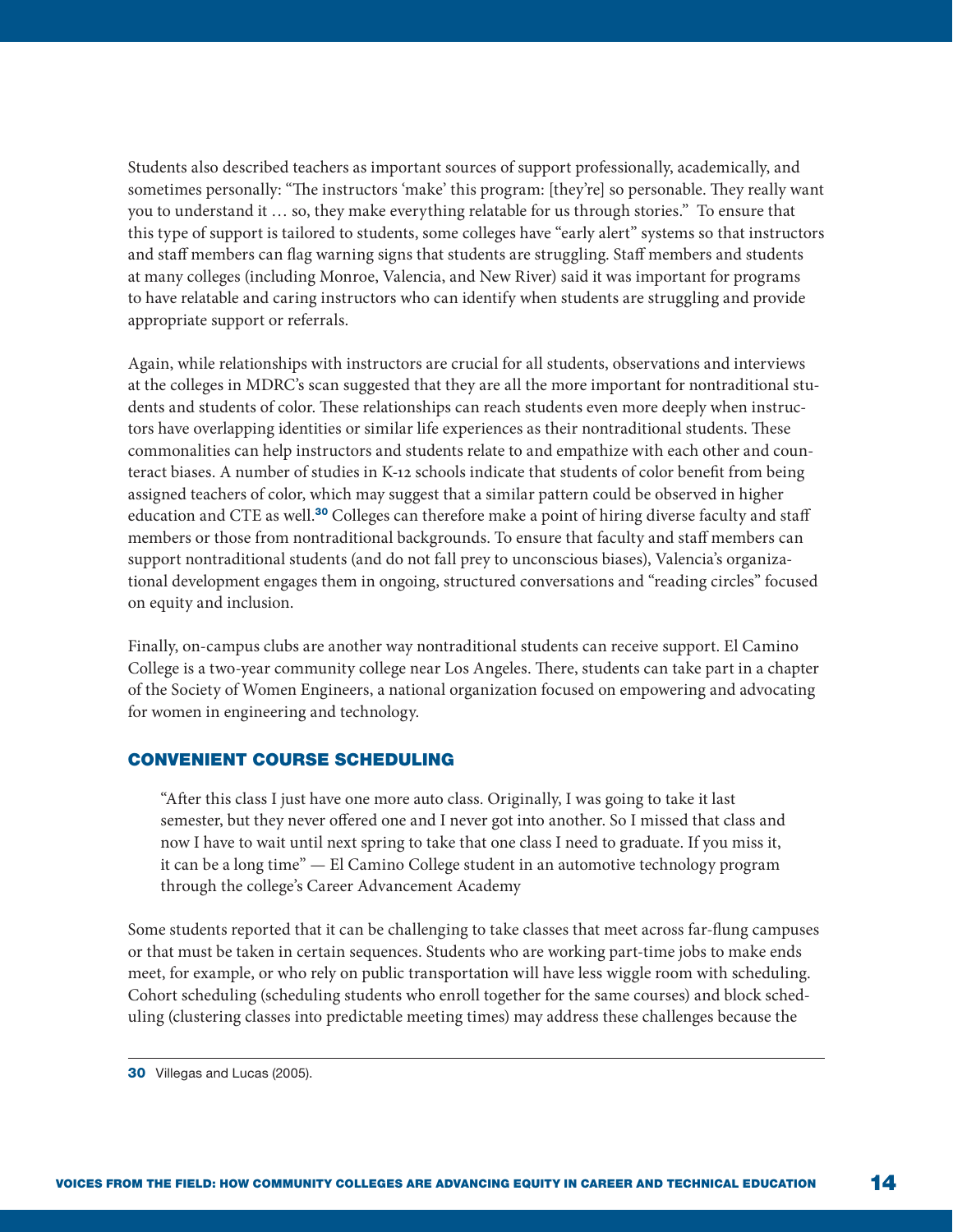*Colleges are finding ways to shorten the total amount of time it takes for students to complete programs, with the hope of being more responsive to local labor demand while also reducing the burden on students.*

practices remove some of the uncertainty related to enrolling for classes and provide those classes conveniently in one central place.

Of course, while cohort and block scheduling can reduce the logistical burden on students, administrators also reported they are challenging to implement, and in a few cases were abandoned as a result. Facing this reality, instead of adopting these strategies, Austin Community College employs a part-time program director for its IT training program who acts as an in-house advocate, coordinating with department heads to rework course schedules and requirements and address scheduling issues as they arise. This approach builds on recent guidance from the Aspen Institute, which suggests that one element of a strong community college CTE program is giving students clear guidance on course sequencing.<sup>31</sup>

#### SHORTER PROGRAM DURATIONS

Colleges are also finding ways to shorten the total amount of time it takes for students to complete programs, with the hope of being more responsive to the local labor demand while also reducing the burden on students of being in school for a prolonged period. For example, Monroe was able to ensure that its previously 30-week, for-credit CTE track continued to grant college credits even after it was accelerated to 22 weeks. It did so by eliminating general education classes from the program, since Monroe determined they were not necessary for graduates of its Accelerated Precision Tooling program to find employment and succeed on the job.<sup>32</sup> Essentially, these students graduate with "half an associate's degree" and can come back in the future to take the general education courses and complete the degree.

Colleges MDRC researchers visited are also setting up credit-building pathways so students have the option to use their "seat time" in the CTE programs toward higher education degrees later on. For example, West Virginia University at Parkersburg (a small community college) was able to assign credits for previously noncredit courses thanks to recent legislation intended to promote postsecondary education. These credit hours currently count toward elective/general credit requirements, but the college is working to link them with specific and relevant courses and departments. In addition, staff members at several schools, including Monroe, Grand Rapids, and Valencia, have worked to ensure that students can obtain credit for work experience to speed them through their CTE programs and help them obtain college-level degrees in the future.

**<sup>31</sup>** Davidson et al. (2019).

<sup>32</sup> "General education" courses are non-major-specific courses such as math or English.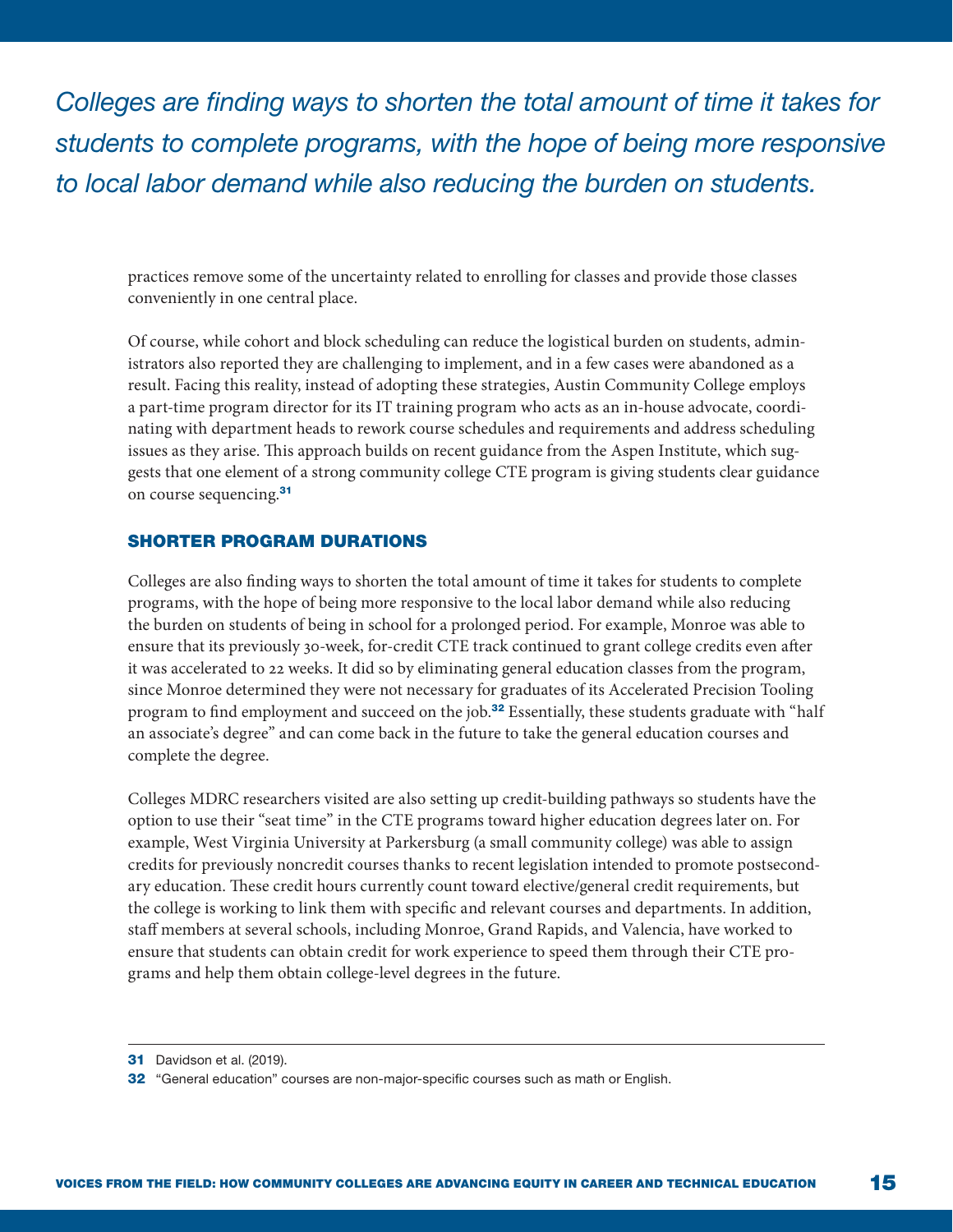#### FINANCIAL SUPPORT

Most students need financial support during school. They have tuition expenses, of course, which many nontraditional students cannot pay out of pocket. Many students also need survival income for living expenses, books, child care, and transportation, which are often left out of financial aid packages.<sup>33</sup> On top of that, the financial aid system can be difficult to navigate and can be set up with extra requirements that impose costs, such as drug tests students may have to pay for out of pocket. Research points to the benefits of financial support.<sup>34</sup> For example, in MDRC's study of performance-based scholarships, modest scholarships (ranging from a few hundred dollars to \$1,500 per term) improved academic progress and degree completion for low-income students.<sup>35</sup>

Yet many community colleges face underfunding challenges. Unlike the academic programs at community colleges, many CTE programs do not qualify students for Pell Grants. Community colleges have to get creative in seeking funding sources.

Some programs coordinate paid work-based learning experiences, such as internships and apprenticeships, that typically take place while students are still in a CTE program. New River takes advantage of a state-sponsored "learn and earn" program through which students receiving electrical lineman training can earn college credit and wages while interning full time with local employers.<sup>36</sup> The company and the college share the cost of interns' pay. As mentioned, Austin Community College coordinates paid internships at local housing authority offices. Again, arranging for opportunities where students can earn money and work experience while attending a program — while not a new practice — may be particularly important for nontraditional students who may not have other forms of financial support, and can therefore have implications for equity.

The costs of textbooks, transportation, and child care can all weigh heavily on nontraditional students, particularly those from economically disadvantaged backgrounds. To address these costs, many of the programs interviewed rely on partnerships with local nonprofit organizations. As mentioned previously, Austin Community College has developed a strong partnership with a local organization to provide students with counseling and financial support, including funds for tuition as well as nontuition needs such as transportation and child care. The partnership reduces (and ideally eliminates) the amount of debt students accrue during school. Evidence from MDRC's studies of Accelerated Study in Associate Programs shows that helping students (including nontraditional students) with nontuition costs while providing academic and advising support contributes to students' success, $37$  which suggests that similar forms of support may be fruitful in the CTE context as well.

- 36 West Virginia Community and Technical College System (2020).
- 37 Gupta (2017); Miller, Headlam, Manno, and Cullinan (2020).

<sup>33</sup> Palmer and Dancy (2017).

<sup>34</sup> Ford, Grekou, Kwakye, and Nicholson (2014).

<sup>35</sup> Mayer, Patel, Rudd, and Ratledge (2015); Hallberg (2019).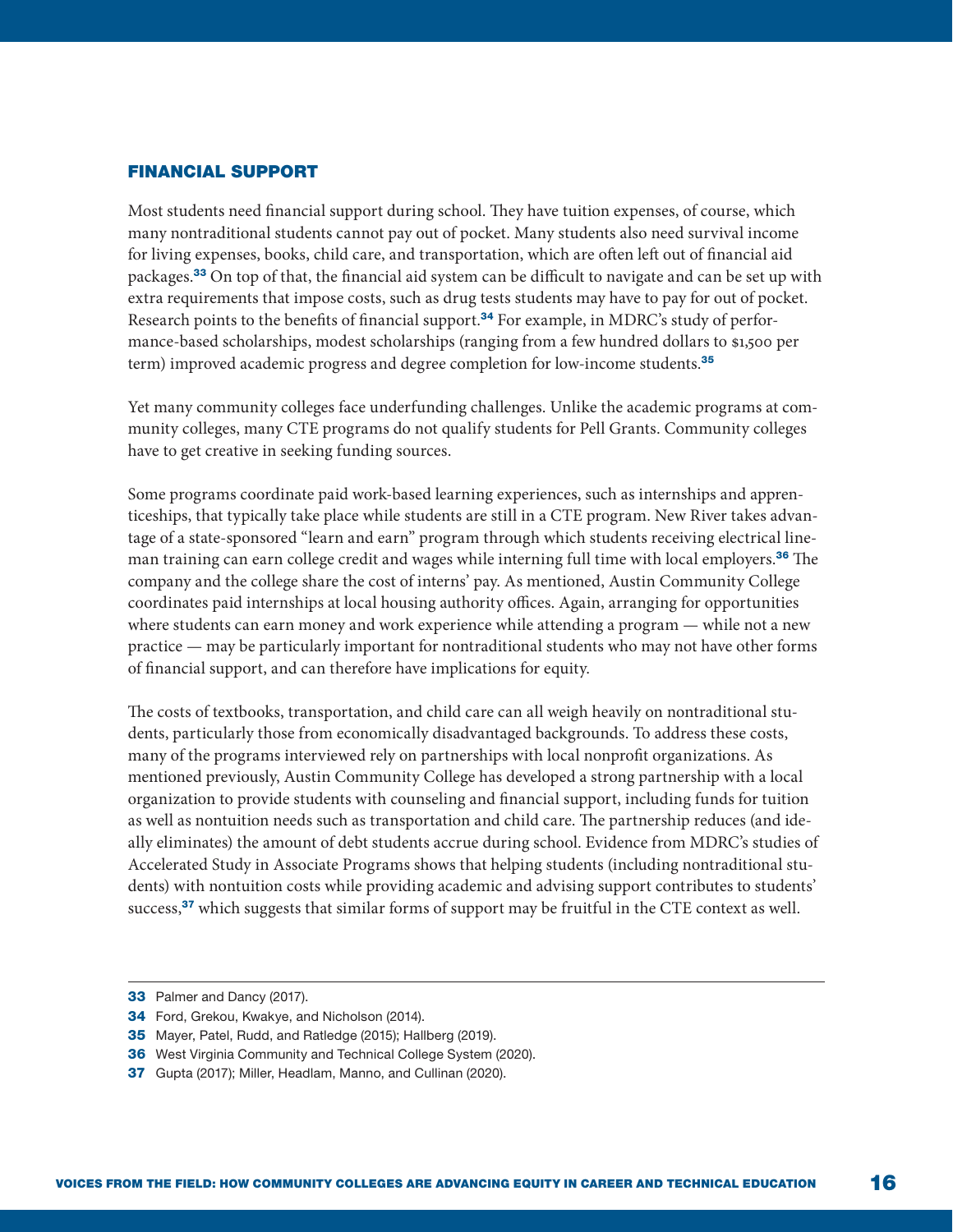Of course, colleges can only depend on local nonprofit and community-based organizations if those organizations exist and themselves have resources, which may not always be the case in the communities around small and rural community colleges. If they cannot find well-funded partners, or if they want to offer financial support in-house, colleges may seek grant funding, but it can then become a challenge to sustain the support beyond the specific grant. In those cases, policy changes may help. For example, New Jersey's recent expansion of Supplemental Nutrition Assistance Program assistance to community college CTE students addresses hunger and food insecurity in a durable way that is independent of local service providers.<sup>38</sup> Community college CTE programs can also coordinate with state and local workforce agencies in the development of "career pathways" required under the Workforce Innovations and Opportunities Act; low-income CTE students in these career pathways programs can then benefit from WIOA-funded support services.<sup>39</sup>

#### STRATEGIES TO HELP STUDENTS WITH ACADEMIC HURDLES

Academic and content challenges are additional factors that may lead students to drop out of community college programs.<sup>40</sup> For example, among students who are identified as underprepared and directed to developmental education courses, only 28 percent complete associate's degrees within eight years.<sup>41</sup> To ensure that New River's required college-level math and English courses do not become avoidable barriers to completion, the college's electrical lineman program has customized the math and English curricula to its technical content, and if additional developmental education classes are required, they run concurrently with the college courses as corequisites. Positive effects of corequisite models in general academic programs in New York City and Tennessee suggest that they may bear promise for CTE programs, as well.<sup>42</sup>

To support English language learners, Grand Rapids is integrating English language programs offered in partnership with a local literacy organization into several of its CTE tracks. Students in these programs must meet a minimum threshold of English language competency and then practice their English through content tailored to the track's industry.

### Outcomes: What Happens After Graduation

In matters of equity, what happens after students complete training is crucial. Racial and genderbased wage gaps have been widely demonstrated. Research has demonstrated that sectoral training programs that include a number of specific features (for example, an explicit focus on career-

- 38 State of New Jersey Department of Human Services (2018).
- 39 Association for Career and Technical Education (2015).
- 40 Holzer and Baum (2017), p.55; Crosta (2013).
- 41 Jaggars and Stacey (2014).
- 42 Logue, Watanabe-Rose, and Douglas (2016); Ran and Lin (2019).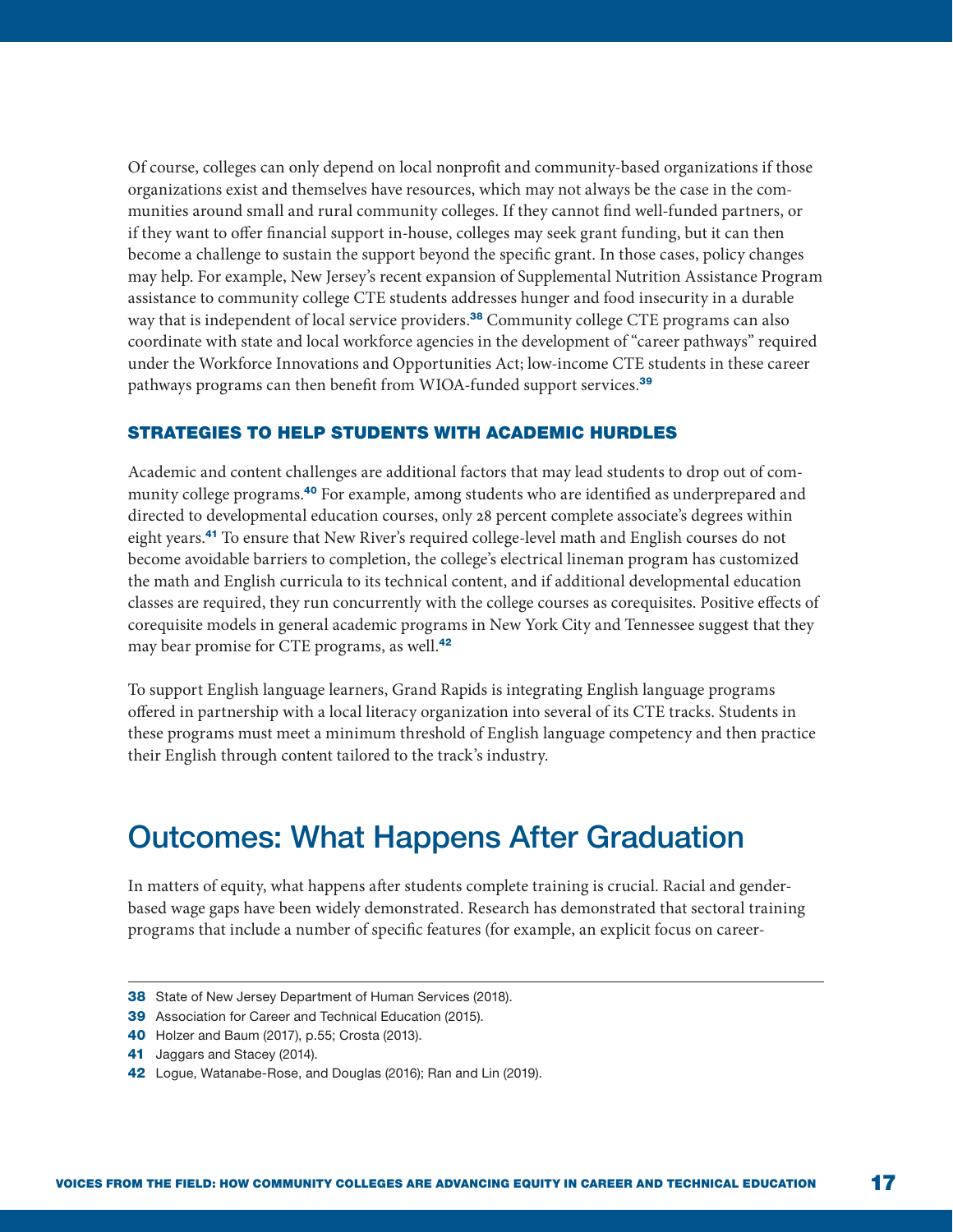advancement coaching), can lead to increases in employment and earnings over time.<sup>43</sup> But research also shows lingering inequities in the earnings and employment outcomes of individuals with nondegree credentials, depending on the industry and credentialing institution.<sup>44</sup> On top of that, students who do pursue careers in fields that are not traditional for their genders or races may struggle to feel a sense of belonging in both the classroom *and* workplace, which can affect employment retention and advancement. Some community colleges in MDRC's scan are actively addressing these inequities by supporting job placement and offering postemployment support, and by reinforcing to employers the value of diversity and inclusion. The following examples illustrate these tactics.

#### JOB PLACEMENT

Once students graduate, do they have the resources and connections to find good jobs? The significant impact of social networks in labor markets has been well documented,<sup>45</sup> and in matters of equity across race, gender, and socioeconomics, relatively privileged students are more likely to have social connections that they can use to connect with employers than are traditionally disadvantaged students.46 Instructors often fill this role informally, providing students with referrals and even connecting them with job opportunities from their own professional networks — as several instructors reported doing in the programs interviewed for this scan. In addition, at Austin Community College, an alumnus of the CTE program now works at a local company and frequently taps the program for talent. This example shows one way that programs can use their own growing social networks to connect students with opportunities. Finally, Grand Rapids has been able to combine multiple funding sources — including two large federal grants (America's Promise and Trade Adjustment Assistance Community College and Career Training) — to hire two job developers; program staff members are now working to make the case to keep those two people after the grant funding ends.<sup>47</sup> These job developers manage a combined caseload of over 300 students a year, and their focus on health care professions allows them to connect students directly with employers. The services they provide are in addition to the résumé and job-application support available to all students through at the college's employment services team.

Outside of job development, colleges are working to connect employers and students through internships, work experiences, and networking events. New River's Tech Expo — mentioned earlier in this brief as a recruiting event — is also an opportunity for students to showcase their skills and talents and meet with prospective employers. Many students were reportedly offered jobs on the spot. In addition, some colleges see internships and other work experiences as opportunities for students to build professional networks they can use to get future employment.

<sup>43</sup> Hendra et al. (2016). Career-advancement coaching is just one feature of this model and cannot be isolated as the feature that is causing positive impacts in employment and earnings.

<sup>44</sup> Grossman et al. (2015); Stevens, Kurlaender, and Grosz (2018); Belfield and Bailey (2017); Baird, Bozick, and Zaber (2019); Dadgar and Weiss (2012); Deming et al. (2016).

<sup>45</sup> Calvo-Armengol and Jackson (2004).

<sup>46</sup> Pastor and Marcelli (2000).

<sup>47</sup> Job developers focus on moving people into employment by working with employers to identify their needs.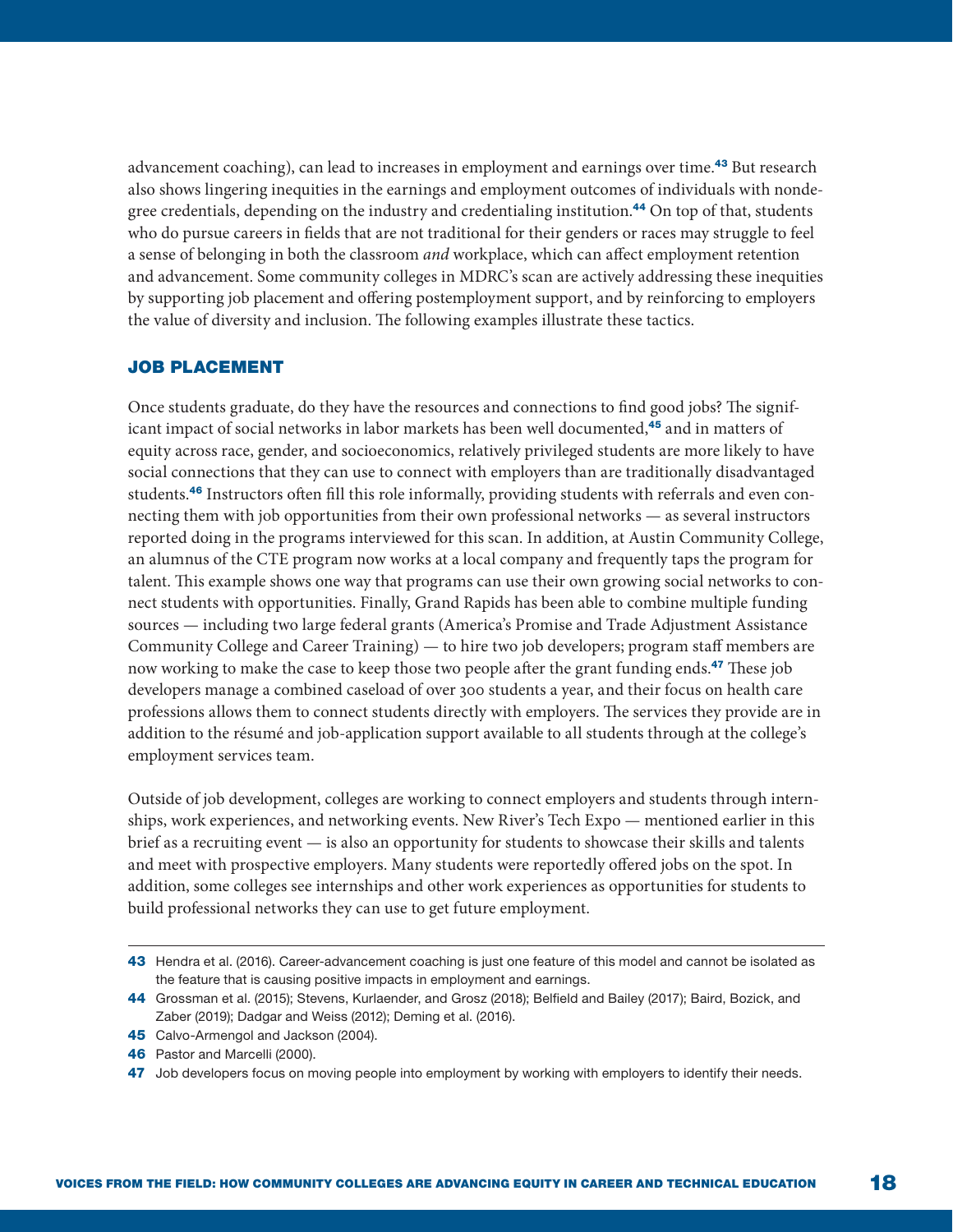#### SUSTAINED CONTACT AFTER EMPLOYMENT

Several college administrators said that while all students enter programs intending to complete them, some leave early when they are offered employment opportunities. Funding and accountability metrics may view these early exits negatively even if students are leaving for good jobs. Administrators at Monroe and several other colleges are therefore working to keep track of wage outcomes as more reliable indicators of success. As they do so, educators, researchers, and stakeholders should pay attention to whether those wages are equitable across race and gender, since in many professions race- and gender-based biases translate into differences in how people are treated, paid, and considered for advancement.<sup>48</sup> In general, colleges must collect follow-up data if they are to learn whether graduates are earning equitable wages after they leave programs.

There are other benefits to sustained contact after students leave a program: Research suggests that postemployment support may help new employees stay on the job longer and build experience.<sup>49</sup> The colleges in MDRC's scan largely expressed a desire to offer more postgraduation support, though many community colleges are not set up to provide it. Some colleges are taking steps to do so, however. Some are adopting the best practice of reducing the number of "handoffs" across different staff members by assigning each student a primary person to be in touch during and after the program.<sup>50</sup> At Valencia, administrators explained that, "As much as students love you, after they leave you and they have their certificates in their hand, it is really hard to communicate with them, and so another benefit to working really hard on the front end for graduation is that we're able to keep in contact with them about what's going on with their employment." Grand Rapids' job developers fill this role by meeting with students during the training program to help them develop their résumés, search for jobs, and hone their interviewing skills. This same staff member follows up with students after they graduate; the intention is that students' familiarity with this staff member will encourage them to remain in touch.

Once programs have relevant data, further research could explore whether staying in touch is an effective strategy that leads to better academic and employment trajectories over time. As noted in other work conducted by MDRC's Center for Effective CTE, better and more nuanced data collection and analysis — including examining the outcomes of subgroups defined by race and ethnicity, gender, or socioeconomic status — is an important start to measuring whether program outcomes are equitable across groups.<sup>51</sup>

**51** Dalporto (2019).

<sup>48</sup> Pager and Shepherd (2008); Jameel and Yerardi (2019); Washington Center for Equitable Growth (2017); Lam (2019).

<sup>49</sup> Hendra et al. (2016).

<sup>50</sup> Kazis and Molina (2016).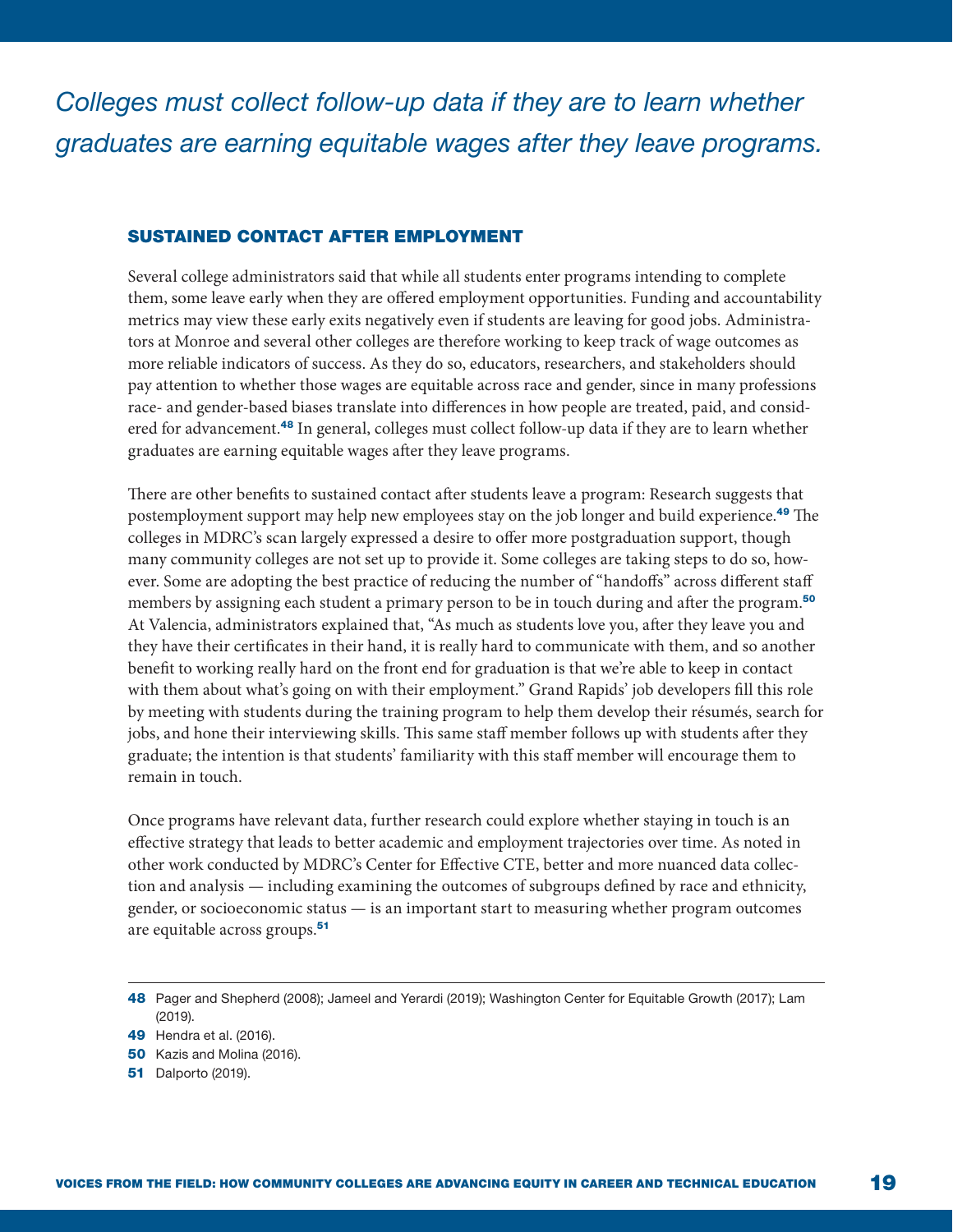#### PARTNERSHIPS TO PROMOTE DIVERSITY AND INCLUSION ON THE JOB

Community colleges are not the only institutions increasingly interested in diversity, equity, and inclusion in education and the workplace. In part because of a tight labor market, employers are expressing interest in being more inclusive, as well. In response to that interest, Grand Rapids partnered with a local hospital and others in the community to identify assessments that could be used to make better hiring decisions and address unconscious biases common in hiring practices. This approach is now being expanded to other businesses. Internally, the college has also developed strategic leadership teams for recruiting and retaining faculty members of color; as one administrator said, "Students want teachers that look like them."

Administrators at Northeast Wisconsin Technical College, one of the community colleges interviewed by phone for this scan, reported that employers have approached the college seeking information and training on how to become more inclusive. In response, the college has established a committee devoted to providing that information and training, including encouraging employers to add training in cultural awareness, how to be inclusive, and ways that privilege can manifest.

Of course, not all employers and employees have the desire for more diversity. For example, one employer noted that while its leaders see the value in diversity, equity, and inclusion training, employees sometimes do not. For example, the company hosted training in unconscious bias that included notes about "white privilege," but "it was hard [for white employees] to hear that they're privileged when they're making entry-level wages." Moreover, one college speculated that when employers cite "soft skills" as the reason they do not want to hire certain individuals, it is a euphemism for not wanting to hire someone who is different from their typical employee. What's more, colleges are sometimes confronted with blatant discrimination. One staff person reported that an employer had said, "I'm not hiring any blacks today."

While these reports can be dispiriting, there is reason to be encouraged. Especially in a strong labor market, colleges are well positioned to make fair hiring practices a requisite for referring graduates for openings. And colleges like Northeast Wisconsin Tech have started inviting employers to training sessions and discussions on campus about privilege, inclusivity, and getting "comfortable with being uncomfortable" in conversations about diversity, equity, and inclusion.

In occupations where there are few people of color, new employees from underrepresented groups can struggle to acclimate and feel that they belong. At Grand Rapids, coaches are attempting to share lessons about diversity and inclusion with students and relay guidance about letting "your voice be heard in a workplace that's not diverse." Counselors at New River have taught workshops on sexual harassment, and for one cohort, the local workforce agency provided a weekly workshop that covered a variety of topics, including how to appreciate working with those who may be different from you. One of Austin Community College's employer partners encourages interns to see "strength in their diversity" and "diversity as a competitive advantage," as it enables them to contribute different ideas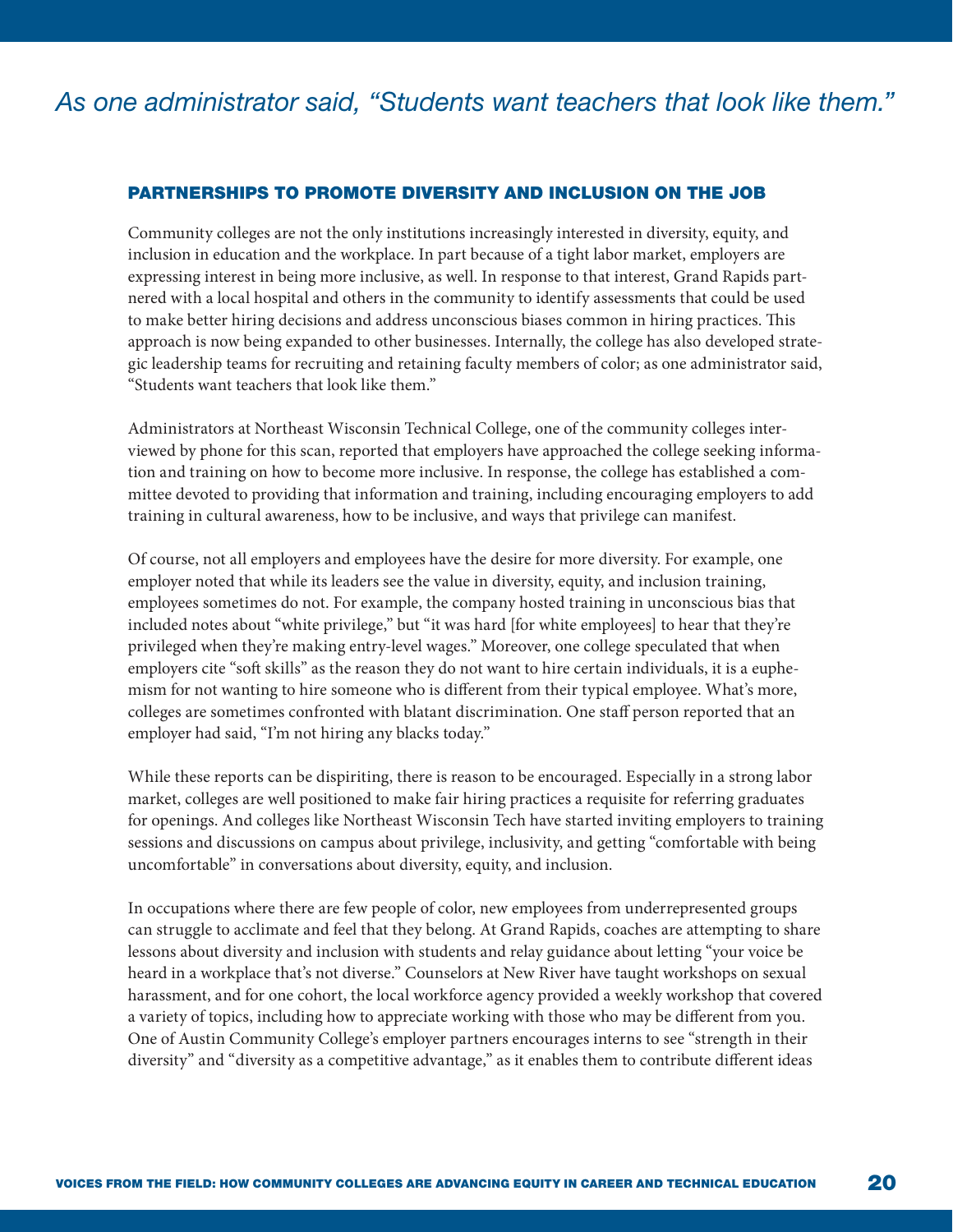and suggest alternate processes. The partner elaborated that "[the interns] tend to think that they're performing well if they don't make waves, don't ask questions," which the partner attributed to the types of jobs many of them have held before or societal norms in which they are pressured to comply or not challenge people they consider to be their superiors. The employer partner sees its role as one of helping students shift their mindsets and see themselves as "knowledge workers" by asking questions and contributing insights.

## What's Next: Practice and Policy Implications

MDRC's scan of innovative community college CTE programs revealed that these programs and their colleges are increasingly committed to achieving equity goals. It also revealed some common practices they are adopting to increase opportunity in an equitable way and reduce equity gaps. The practices apply to various points along the education pathway, from outreach and recruitment to postemployment support. While these practices appear innovative and promising, it is not yet known whether they lead to positive effects for nontraditional students and students of color in relation to outcomes such as enrollment, persistence, credential attainment, job placement, and earnings. Some of these ideas and practices may warrant more rigorous research to begin to build stronger evidence about their effectiveness. Additionally, some of these practices require resources or flexibility that may be prohibitive for some colleges, so further exploration may be needed to address how they can be adopted on a larger scale if they are deemed worthwhile.

Meanwhile, MDRC's scan suggests that there are steps that community colleges can take to reduce inequities within the confines of current structures and funding. First, colleges are likely to have more flexibility and resources to focus on access rather than completion, as innovations related to providing equitable access are likely to be less expensive overall and less bound by regulations than changes to class and credit structures. Changes in marketing messages — such as emphasizing the benefits of a program rather than its logistics — can be a low-cost way to promote programs among nontraditional students and students of color. Likewise, any community college could use alumni and community partners to recruit in underserved local communities. It is useful to hire a recruiter who can spend significant time in underserved communities, developing relationships and gaining access to audiences of potential students, but it takes dedicated funds, so not all colleges may be able to afford it.

CTE programs can also work on developing better systems to support these prospective nontraditional students through potentially complex application and enrollment processes, to ensure that they are not lost between recruitment and enrollment. They may want to give those enrollmentsupport responsibilities to recruiters or other staff members or partners whom prospective students encounter early on. Programs can also review their eligibility criteria and screening procedures to be sure they are not turning away nontraditional students who have the potential to succeed.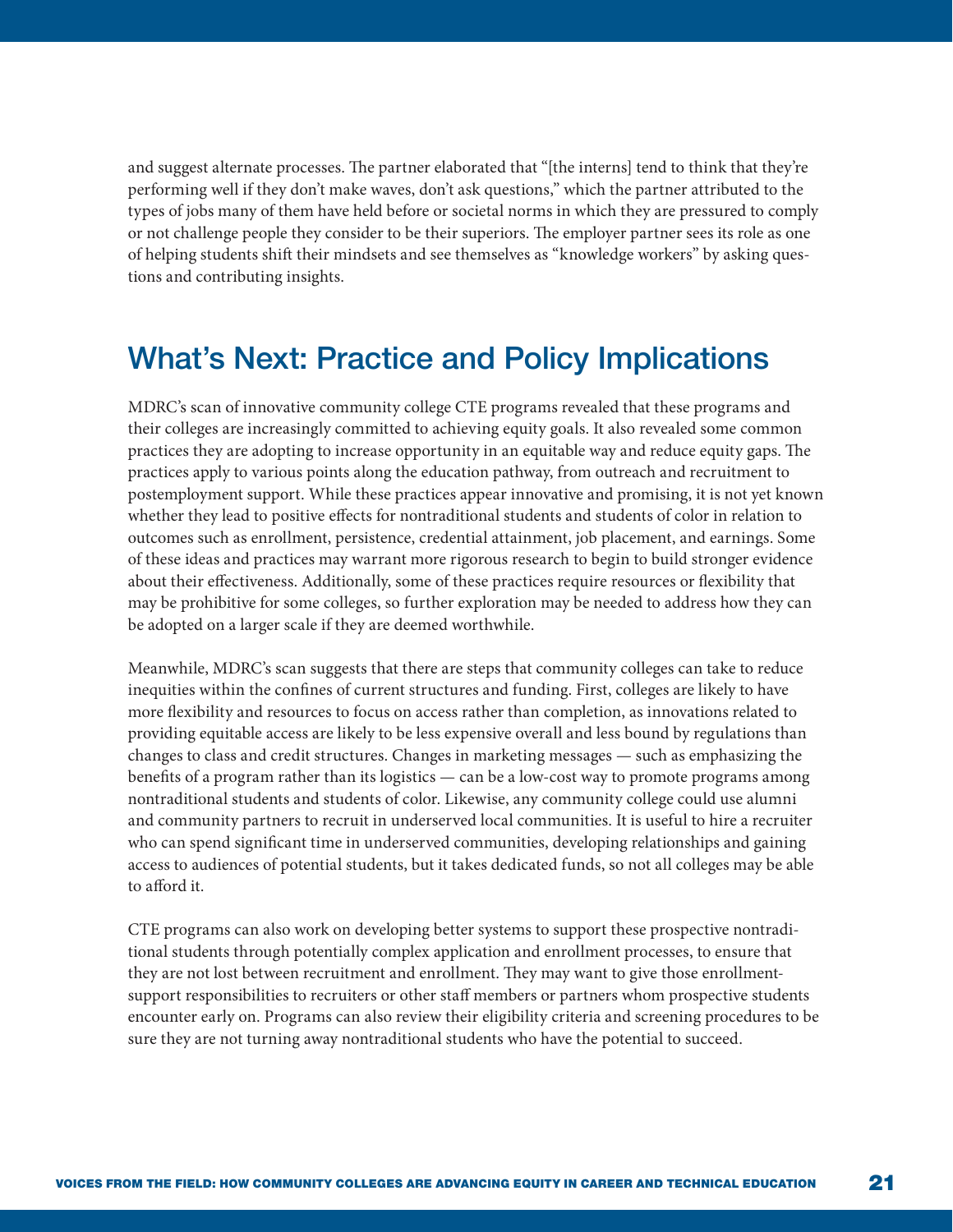## *CTE programs considering any of these innovative practices will need two things: money and data.*

Of course, taking steps to increase equitable access to CTE programs will only lead to equitable outcomes if students do well once they are enrolled. Strategies to support equitable persistence in and completion of quality CTE programs generally require more structural changes to the programs and more money. Some colleges may be able to accelerate their CTE programs, offer them with cohort scheduling and block scheduling, or ensure they grant credits that count toward college degrees, and others may not. Likewise, some colleges may be able to offer dedicated case management and coaching and additional financial support for nontuition expenses, and others may not. Most of these strategies require funding levels that may not be covered by state and local funding streams for CTE (as do some interventions and support services focused on postgraduation outcomes). But for the colleges that can undertake them, the strategies do warrant additional research and exploration.

Next, community college CTE programs should work to ensure that these strategies to address access and persistence translate to equitable initial employment. There are a number of approaches they can try. For example, they can choose faculty members with strong connections to the relevant industry, who can then draw on those relationships on behalf of their nontraditional students. They can offer work-based learning opportunities to nontraditional students, which may help those without extensive professional networks make connections in their fields that could lead to permanent jobs. Or they can hire full-time job developers to place graduates into jobs in their fields.

Finally, with appropriate funding, programs can promote equity by offering postemployment services to help former students stay in jobs and advance in their careers. A program could designate a staff member — perhaps a coach, case manager, or job developer — to coach graduates on these topics after they find employment. Such postgraduation and postemployment support could build on comparable practices and research in workforce development. This approach may also support the work that many community colleges are doing to establish noncredit-to-credit pathways, helping to encourage nontraditional CTE graduates to take advantage of earned credits and continue their studies in pursuit of a degree.

CTE programs considering any of these innovative practices will need two things: money and data. College administrators interviewed as part of MDRC's scan agreed that stable sources of funding, including from reliable federal and state sources, would allow them to invest in promising practices and support services that could benefit all CTE students, and nontraditional students and students of color in particular. The National Skills Coalition recommends a number of state policies that could make funding available to help students earn quality nondegree credentials. For example, states could define "quality nondegree credentials" in a way that allows colleges to use state tuition-assistance funds for programs that meet local and regional labor market demands. States can also establish policies that help students address their needs in transportation, child care, nutrition, and housing, among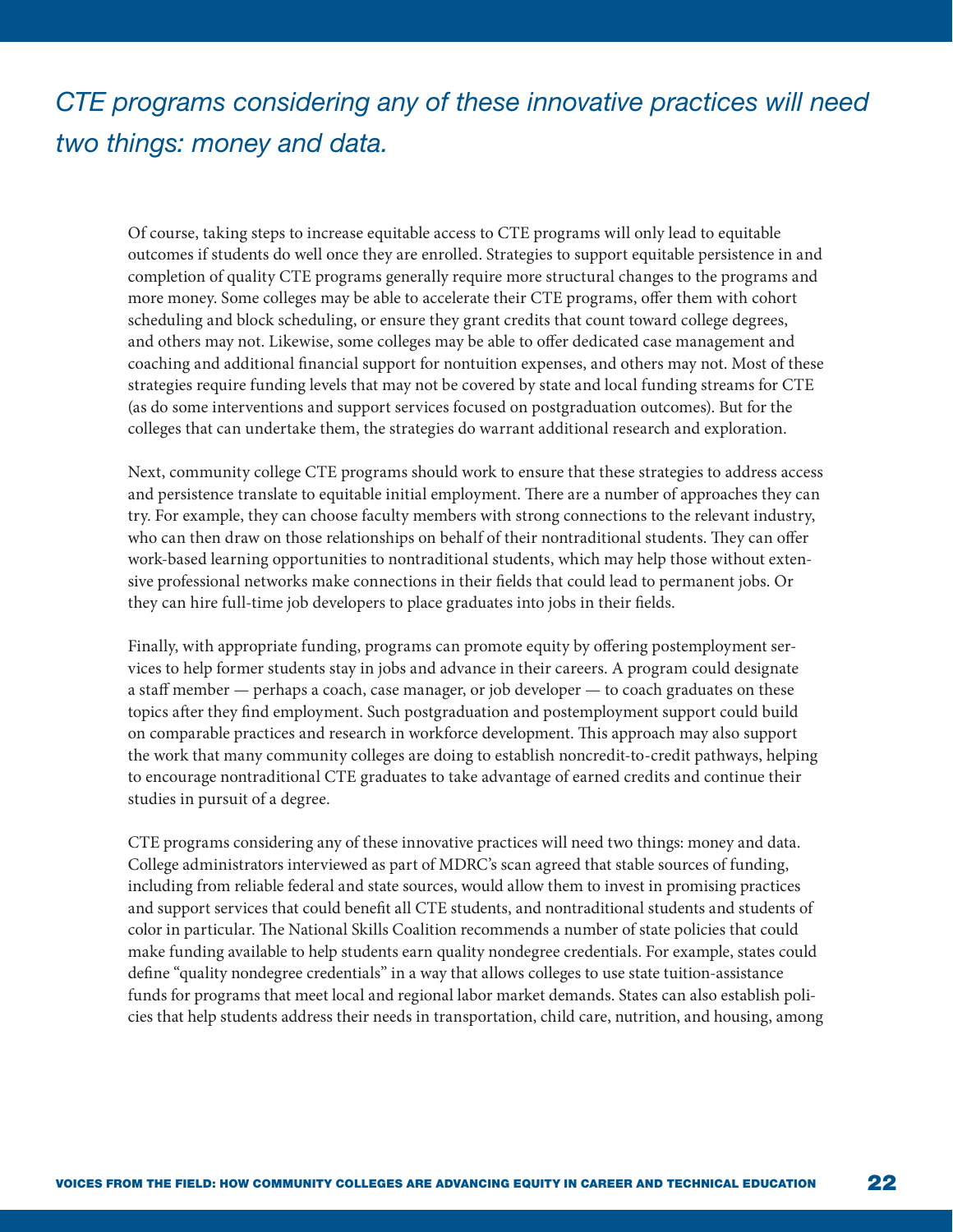other areas, all of which would be essential to close equity gaps.52 This kind of attention and commitment from policymakers would help community college CTE programs achieve equity goals.

As for data, programs operators can only adjust programs to meet equity goals if they know where they are hitting and missing those goals. There are currently only limited data available on the extent of the equity gaps in community college CTE programs, so practitioners have an opportunity to contribute greatly to the field's understanding. They can begin by tracking and analyzing whether disparities across specific groups exist in program participation and outcome data.<sup>53</sup> They can select a characteristic — say, gender — and explore whether their data show clear differences in outcomes between groups. Do their recruitment strategies succeed in bringing more nontraditional students into these programs? Does the support they provide help such students persist in and complete their programs at rates comparable to their more traditional peers? Do these students find work in their fields, and do they stay on the job, advance in their careers, or pursue continued education at equitable rates? Once practitioners begin to have a clearer picture of equity gaps, there is a good deal of evidence they can turn to about promising and effective practices in community college associate's degree pathways and workforce programs (though there is much less on the effectiveness of practices specifically in community college CTE programs, and even less on whether practices are equitably effective across groups).

Broader progress toward equity will require commitments at the state and federal levels and among colleges, funders, and employer partners to elevate equity-related goals and fund the efforts to achieve them. In the meantime, through a combination of innovations in research, policy, and practice, community college CTE programs can begin to advance toward equity in their programs and for their students.

### **References**

- Advance CTE. 2017. "The Value and Promise of Career Technical Education: Results from a National Survey of Parents and Students." Silver Spring, MD: Advance CTE.
- Anthony, Marshall, Jr., and Kayla C. Elliott. 2019. "Broken Mirrors II: How Many Latino Students Are at Public Colleges and Universities? Not as Many as There Should Be." The Education Trust. Website: https://edtrust.org/the-equity-line/broken-mirrors-ii-how-many-latino-students-are-at-public-colleges-anduniversities-not-as-many-as-there-should-be.
- Aspen Institute. 2016. "11 Terms You Should Know to Better Understand Structural Racism." Blog post, July 11, 2016. Website: www.aspeninstitute.org/blog-posts/structural-racism-definition.
- Association for Career and Technical Education. 2015. "Aligned by Design: WIOA and Career and Technical Education." Alexandria, VA: Association for Career and Technical Education.

<sup>52</sup> Duke-Benfield, Wilson, Kaleba, and Leventoff. (2019).

**<sup>53</sup>** Dalporto (2019).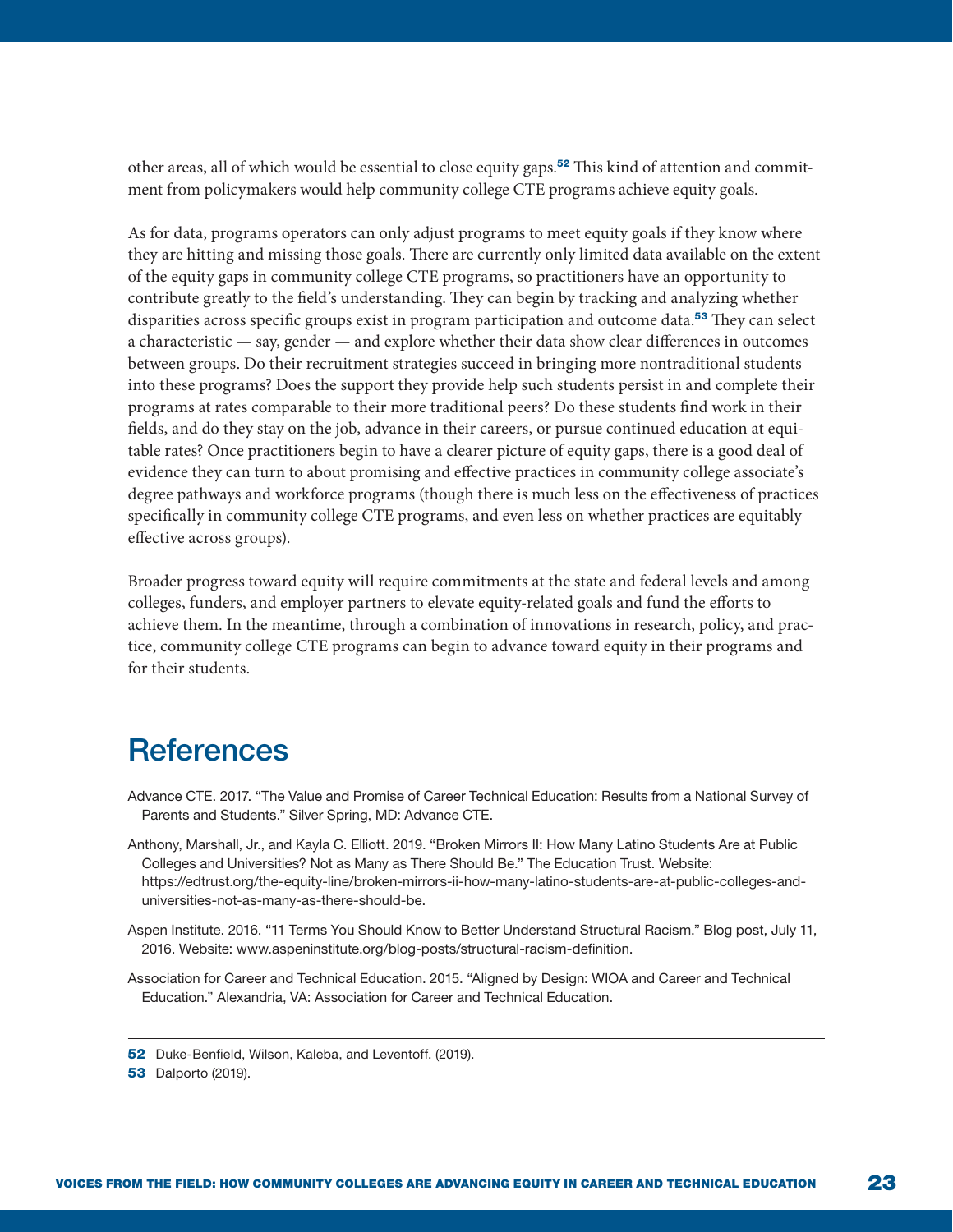- Baird, Matthew D., Robert Bozick, and Melanie A. Zaber. 2019. "Beyond Traditional Academic Degrees: The Labor Market Returns to Occupational Credentials." Working paper. Santa Monica, CA: RAND Corporation.
- Baum, Sandy. 2014. *Higher Education Earnings Premium: Value, Variation, and Trends Connecting Credentials*. Washington, DC: The Urban Institute.
- Belfield, Clive, and Thomas Bailey. 2017. "The Labor Market Return to Sub-Baccalaureate College: A Review." Working paper. New York: Center for Analysis of Postsecondary Education and Employment.
- Bertrand, Marianne, Kelly Hallberg, Kenny Hofmeister, Brittany Morgan, and Emma Shirey. 2019. "Increasing Academic Progress Among Low-Income Community College Students: Early Evidence from a Randomized Controlled Trial." Working paper. Chicago: University of Chicago Poverty Lab and Harris School of Public Policy.
- Blom, Erica, and Tomas Monarrez. 2020. *Understanding Equity Gaps in College Graduation*. Washington, DC: The Urban Institute.
- Calvo-Armengol, Antoni, and Matthew O. Jackson. 2004. "The Effects of Social Networking on Employment and Inequality." *American Economic Review* 94, 3: 426-454.
- Carnevale, Anthony P., and Megan L. Fasules. 2017. *Latino Education and Economic Progress: Running Faster but Still Behind*. Washington, DC: Center on Education and the Workforce, McCourt School of Public Policy, Georgetown University.
- Chapell, Bill. 2019. "U.S. Income Inequality Worsens, Widening to a New Gap." Website: www.npr.org/ 2019/09/26/764654623/u-s-income-inequality-worsens-widening-to-a-new-gap.
- Correll, Shelley J. 2001. "Gender and the Career Choice Process: The Role of Biased Self-Assessments." *American Journal of Sociology* 106, 6: 1,691-1,730.
- Crosta, Peter. 2013. "Characteristics of Early Community College Dropouts." New York: Community College Research Center, Teachers College, Columbia University.
- Cullinan, Dan, Elisabeth A. Bennett, Alyssa Ratledge, Rashida Welbeck, Clive Belfield, and Andrea Lopez. 2018. *Toward Better College Placement: A Guide to Launching a Multiple Assessment System*. New York: MDRC.
- Dadgar, Mina, and Madeline Joy Weiss. 2012. "Labor Market Returns to Sub-Baccalaureate Credentials: How Much Does a Community College Degree or Certificate Pay?" CCRC Working Paper No. 45. New York: Community College Research Center.
- Dalporto, Hannah. 2019. "Building Effective Data Strategies in Career and Technical Education." New York: MDRC.
- Davidson, Brittney, Tess Henthorne, Karthik Ilakkuvan, Linda Perlstein, Keith Witham, and Joshua Wyner. 2019. *The Workforce Playbook: A Community College Guide to Delivering Excellent Career and Technical Education*. Washington, DC: Aspen Institute.
- Deming, David J., Noam Yuchtman, Amira Abulafi, Claudia Goldin, and Lawrence F. Katz. 2016. "The Value of Postsecondary Credentials in the Labor Market: An Experimental Study." *American Economic Review* 106, 3: 778-806.
- Duke-Benfield, Amy, Bryan Wilson, Kermit Kaleba, and Jenna Leventoff. 2019. *Expanding Opportunities: Defining Quality Non-Degree Credentials for States*. Washington, DC: National Skills Coalition.
- Education Northwest. 2019. "Roots of Education Equity." Website: https://educationnorthwest.org/ equity-assistance-center/our-priorities/roots-of-educational-equity.
- Ford, Reuben, Douwere Grekou, Isaac Kwakye, Claudia Nicholson. 2014. *Future to Discover: Fourth Year Postsecondary Impacts Report*. Ontario, Canada: Social Research and Demonstration Corporation.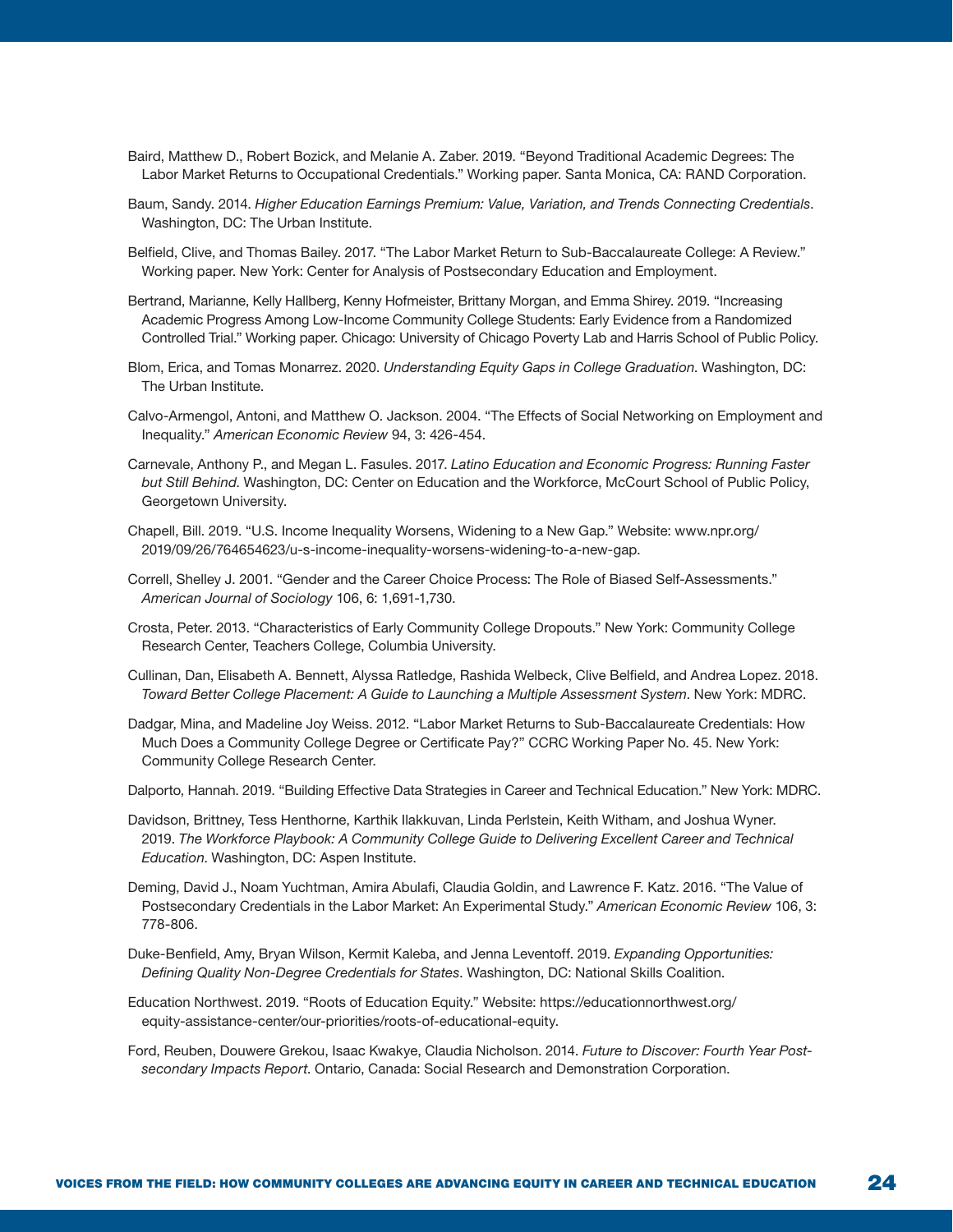- Fuller, Joseph B., Jennifer Burrowes, Manjari Raman, Dan Restuccia, and Alexis Young. 2014. *Bridge the Gap: Rebuilding America's Middle Skills*. Boston: Harvard Business School.
- Furchtgott-Roth, Diana, Louis Jacobson, and Christine Mokher. 2009. *Strengthening Community Colleges' Influence on Economic Mobility*. Philadelphia: Pew Charitable Trust, The Economic Mobility Project.
- Gewertz, Catherine. 2018. "What Is Career and Technical Education, Anyway?" *Education Week*, July 31, 2018. Website: www.edweek.org/ew/issues/career-technical-education/index.html.
- Grossman, Jean B., Linda Kato, Tony Mallon, Shelia Maguire, and Maureen Conway. 2015. *The Value of Credentials for Disadvantaged Workers: Findings from the Sector Employment Impact Study*. Washington, DC: Aspen Institute.
- Gupta, Himani. 2017. "The Power of Fully Supporting Community College Students. Effects of the City University of New York's Accelerated Study in Associate Programs After Six Years." Website: www.mdrc.org/publication/ power-fully-supporting-community-college-students.
- Harper, Shawn R. 2006. "Black Male Students at Public Flagship Universities in the U.S.: Status, Trends and Implications for Policy and Practice." Washington, DC: Joint Center for Political and Economic Studies.
- Henderson, Dawn X., and Alexis Lundford. 2016. "We Need to Talk About the Damage of Race-Related Trauma on Black and Brown Youth in Public Schools." Website: http://psychlearningcurve.org/race-related-trauma-inschools.
- Hendra, Richard, David H. Greenberg, Gayle Hamilton, Ari Oppenheim, Alexandra Pennington, Kelsey Schaberg, and Betsy L. Tessler. 2016. *Encouraging Evidence on a Sector-Focused Advancement Strategy: Two-Year Impacts from the WorkAdvance Demonstration*. New York: MDRC.
- Holzer, Harry J., and Sandy Baum. 2017. *Making College Work: Pathways to Success for Disadvantaged Students*. Washington, DC: Brookings Institution Press.
- Jacoby, Tamar. 2017. *Rethinking the Mission: Community Colleges and Workforce Education*. Washington, DC: American Enterprise Institute.
- Jaggars, Shanna, and Georgia West Stacey. 2014. "What We Know About Developmental Education Outcomes." New York: Community College Research Center, Teachers College, Columbia University.
- Jameel, Maryam, and Joe Yerardi. 2019. "Workplace Discrimination Is Illegal. But Our Data Shows It's Still a Huge Problem." *Vox*, February 28, 2019. Website: www.vox.com/policy-and-politics/2019/2/28/18241973/ workplace-discrimination-cpi-investigation-eeoc.
- Kazis, Richard, and Frieda Molina. 2016. "Implementing the WorkAdvance Model. Lessons for Practitioners." New York: MDRC.
- Koc, Edwin. 2018. "Is There Really a Skills Gap?" *National Association of College and Employers Journal* (blog), February 1, 2018. Website: www.naceweb.org/talent-acquisition/trends-and-predictions/is-there-really-askills-gap.
- Korn, Melissa. 2019. "Even at Top Colleges, Graduation Gap Persists for Poor Students." *Wall Street Journal*  (February 18, 2019).
- Lam, Livia. 2019. "A Design for Workforce Equity Workforce Redesign for Quality Training and Employment: A Framing Paper." Website: www.americanprogress.org/issues/economy/reports/2019/10/16/475875/designworkforce-equity.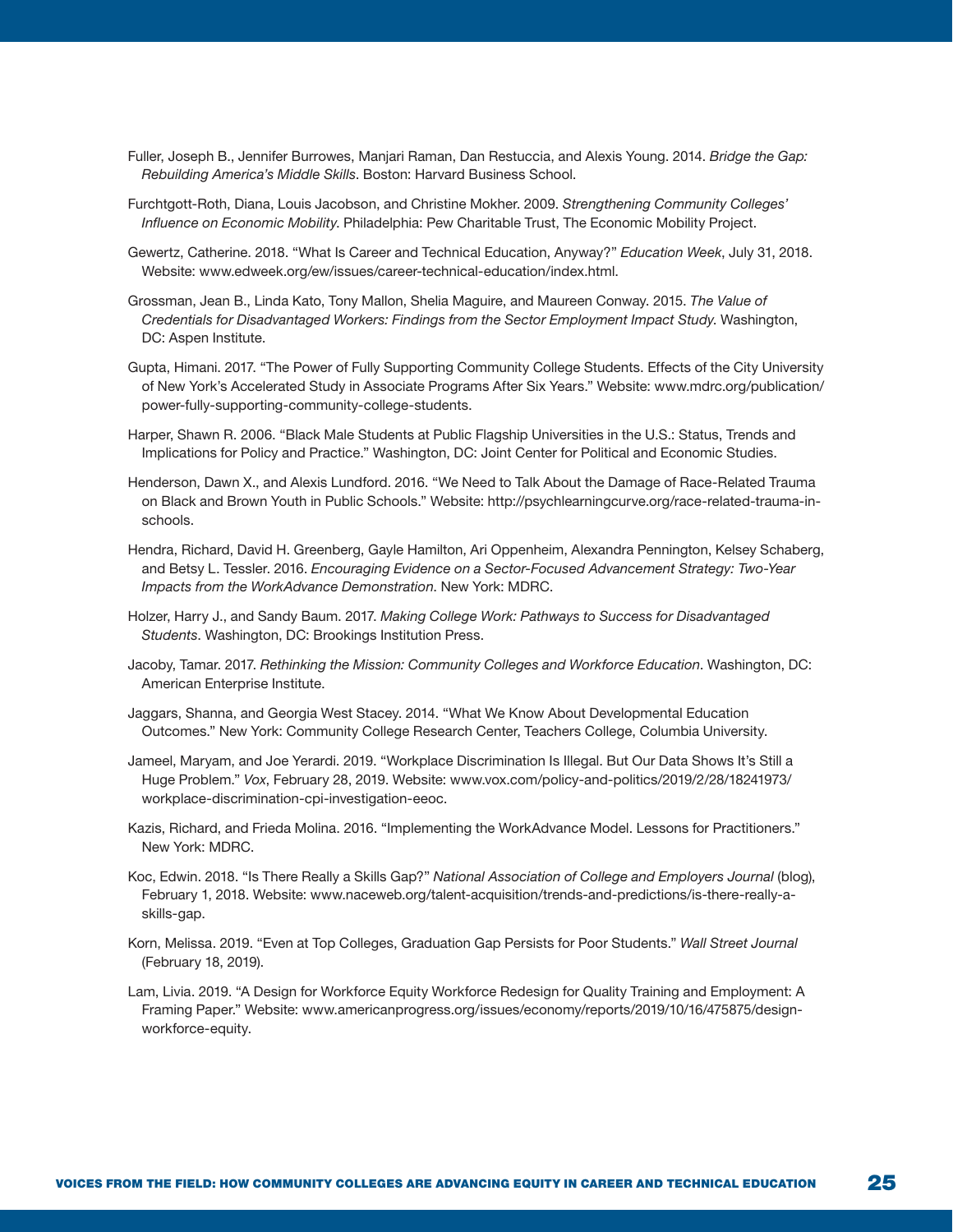- Logue, A. W., Mari Watanabe-Rose, and Daniel Douglas. 2016. "Should Students Assessed as Needing Remedial Mathematics Take College-Level Quantitative Courses Instead? A Randomized Controlled Trial." *Educational Evaluation and Policy Analysis* 38, 3: 578-598.
- Lumina Foundation. 2011. *Time is the Enemy: The Surprising Truth About Why Today's College Students Aren't Graduating… and What Needs to Change*. Washington, DC: Lumina Foundation.
- Lundy-Wagner, Valerie. 2018. "Revisiting CTE at the Community College." Website: www.jff.org/points-of-view/ revisiting-cte-community-college.
- Malkus, Nat. 2019. *The Evolution of Career and Technical Education 1983-2013*. Washington, DC: American Enterprise Institute.
- Mann Levesque, Elizabeth. 2018. "Improving Community College Completion Rates by Addressing Structural and Motivational Barriers." Brookings Institution. Website: www.brookings.edu/research/community-collegecompletion-rates-structural-and-motivational-barriers.
- Mayer, Alexander K., Reshma Patel, Timothy Rudd, and Alyssa Ratledge. 2015. *Designing Scholarships to Improve College Success: Final Report on the Performance-Based Scholarship Demonstration*. New York: MDRC.
- McFarland, Joel, Bill Hussar, Jijun Zhang, Xiaolei Wang, Ke Wang, Sarah Hein, Melissa Diliberti, Emily Forrest Cataldi, Farrah Bullock Mann, and Amy Barmer. 2019. "Chapter 2: Postsecondary Education." Pages 144-234 in Thomas Nachazel, Megan Barnett, and Stephen Purcell, eds., *The Condition of Education 2019*. NCES 2019-144. Washington, DC: National Center for Education Statistics, U.S. Department of Education.
- MDRC. 2010. "Can Improved Student Services Boost Community College Student Success?" New York: MDRC.
- MDRC. 2012. "What Have We Learned About Learning Communities at Community Colleges?" Website: www.mdrc.org/publication/what-have-we-learned-about-learning-communities-community-colleges.
- Miller, Cynthia, Camielle Headlam, Michelle Manno, and Dan Cullinan. 2020. *Increasing Community College Graduation Rates with a Proven Model: Three-Year Results from the Accelerated Study in Associate Programs (ASAP) Ohio Demonstration*. New York: MDRC.
- Myers, Blanca. 2018. "Women and Minorities in Tech, by the Numbers." *Wired Magazine*. Website: www.wired.com/story/computer-science-graduates-diversity.
- National Center for Education Statistics. n.d. "Nontraditional Undergraduates: Definitions and Data." Website: https://nces.ed.gov/pubs/web/97578e.asp. Accessed on February 21, 2020.
- Nichols, Andrew H. 2017. *A Look at Latino Student Success: Identifying Top- and Bottom-Performing Institutions*. Washington, DC: The Education Trust.
- Nichols, Andrew, and J. Oliver Schak. 2019. "Broken Mirrors." The Education Trust. Website: https://edtrust.org/ resource/broken-mirrors-black-representation.
- Pager, Devah, and Hana Shepherd. 2008. "The Sociology of Discrimination: Racial Discrimination in Employment, Housing, Credit, and Consumer Markets." *Annual Review of Sociology* 34: 181-209.
- Palmer, Iris, and Kim Dancy. 2017. "New York Isn't the Only Free College Proposal with a Catch." *New America* (blog) April 10, 2017. Website: www.newamerica.org/education-policy/edcentral/new-york-isnt-only-freecollege-proposal-catch.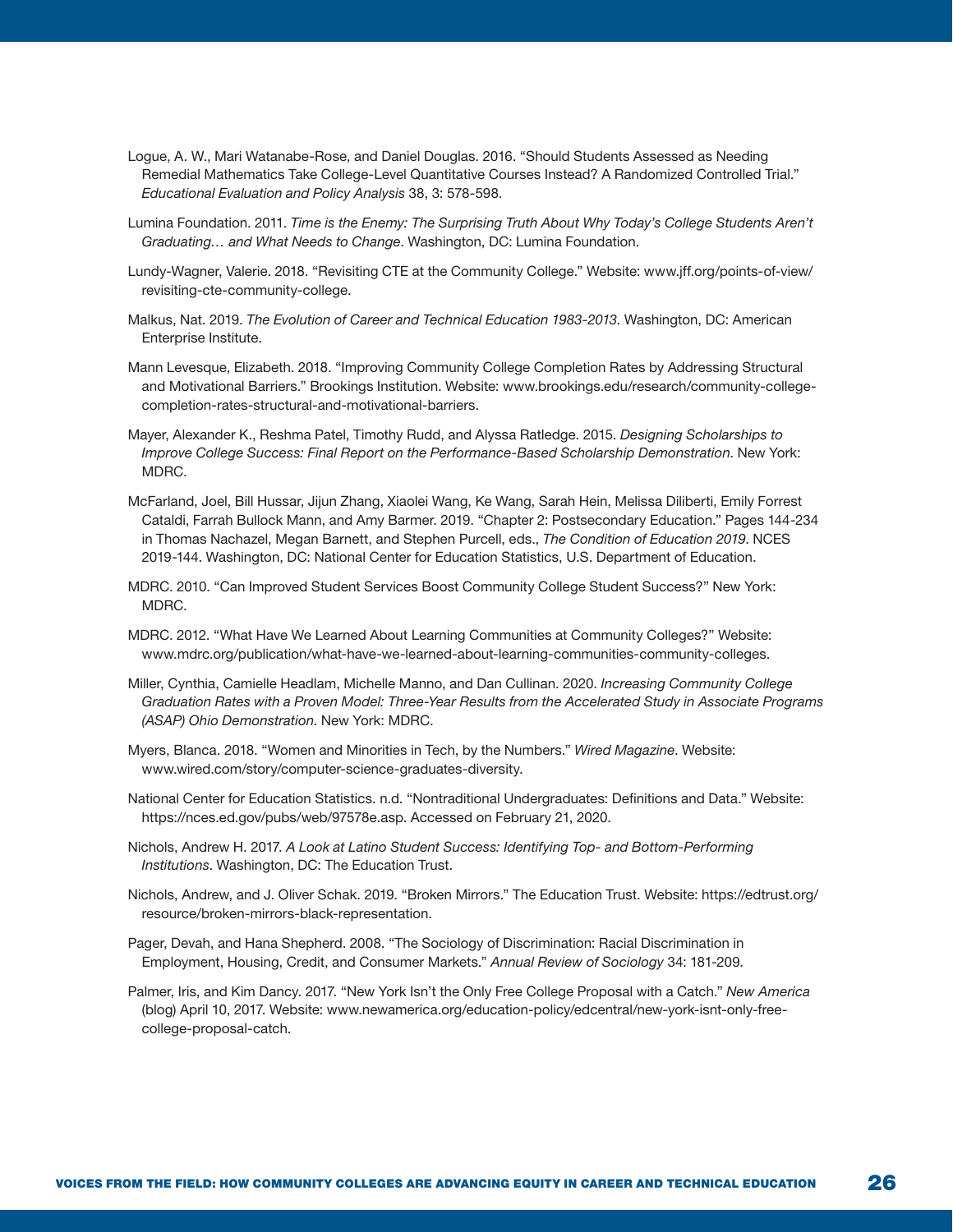- Pastor, Manuel, and Enrico Marcelli. 2000. "Social, Spatial, and Skill Mismatch Among Immigrants and Native-Born Workers in Los Angeles." La Jolla, CA: The Center for Comparative Immigration Studies at the University of California-San Diego.
- Perna, Laura W., and Scott L. Thomas. 2006. *A Framework for Reducing the College Success Gap and Promoting Success for All*. Washington, DC: National Postsecondary Education Cooperative.
- Pyke, Karen. D. 2010. "What Is Internalized Racial Oppression and Why Don't We Study It? Acknowledging Racism's Hidden Injuries." *Sociological Perspectives* 53, 4: 551-572.
- Ran, Xiaotao, and Yuxin Lin. 2019. *The Effects of Corequisite Remediation: Evidence from a Statewide Reform in Tennessee*. New York: Community College Research Center, Teachers College, Columbia University.
- Reeves, Richard, Edward Rodriguez, and Elizabeth Kneebone. 2016. *Five Evils: Multidimensional Poverty and Race in America*. Washington, DC: Brookings Institution.
- Rosen, Rachel, and Frieda Molina. 2019. "Practitioner Perspectives on Equity in Career and Technical Education." New York: MDRC.
- Ruder, Alexander. 2019. "What Works at Scale: A Framework to Scale Up Workforce Development Programs." Community and Economic Development Discussion Paper 1, 19. Atlanta: Community and Economic Development Department, Federal Reserve Bank of Atlanta.
- State of New Jersey Department of Human Services. 2018. "Murphy Administration Addresses Food Insecurity for Community College Students: Career and Technical Education Students to be Eligible for SNAP Food Assistance Benefits." Press release. Edison, NJ: Department of Human Services.
- Stevens, Ann Huff, Michal Kurlaender, and Michel Grosz. 2018. "Career Technical Education and Labor Market Outcomes: Evidence from California Community Colleges." *Journal of Human Resources* 54: 986-1,036.
- Strengthening Career and Technical Education for the 21st Century Act (Perkins V). Carl D. Perkins Career and Technical Education Act of 2006, Pub. L. No 88-210 (December 18, 1963), as amended through Pub. L. No. 116-6 (February 15, 2019).
- Tesfai, Lul, Kim Dancy, Mary Alice McCarthy. 2018. "Paying More and Getting Less: How Nondegree Credentials Reflect Labor Market Inequality Between Men and Women." Washington, DC: New America.
- Villegas, Ana Maria, and Tamara F. Lucas. 2005. "Diversifying the Teacher Workforce: A Retrospective and Prospective Analysis." *Yearbook of the National Society for the Study of Education* 103, 1: 70-104.
- Washington Center for Equitable Growth. 2017. "Fact Sheet: Occupational Segregation in the United States." Washington, DC: Washington Center for Equitable Growth.
- Weiss, Michael J., Alexander Mayer, Dan Cullinan, Alyssa Ratledge, Colleen Sommo, and John Diamond. 2014. "A Random Assignment Evaluation of Learning Communities at Kingsborough Community College: Seven Years Later." Working paper. New York: MDRC.
- Weissman, Evan, Oscar Cerna, Christian Geckeler, Emily Schneider, Derek V. Price, and Thomas J. Smith. 2009. *Promoting Partnership for Student Success: Lessons from the SSPIRE Initiative*. New York: MDRC.
- West Virginia Community and Technical College System. 2020. "Workforce Development: Get the Workforce You Need to Grow Your Business." Website: www.wvctcs.org/grants-overview.

### Acknowledgments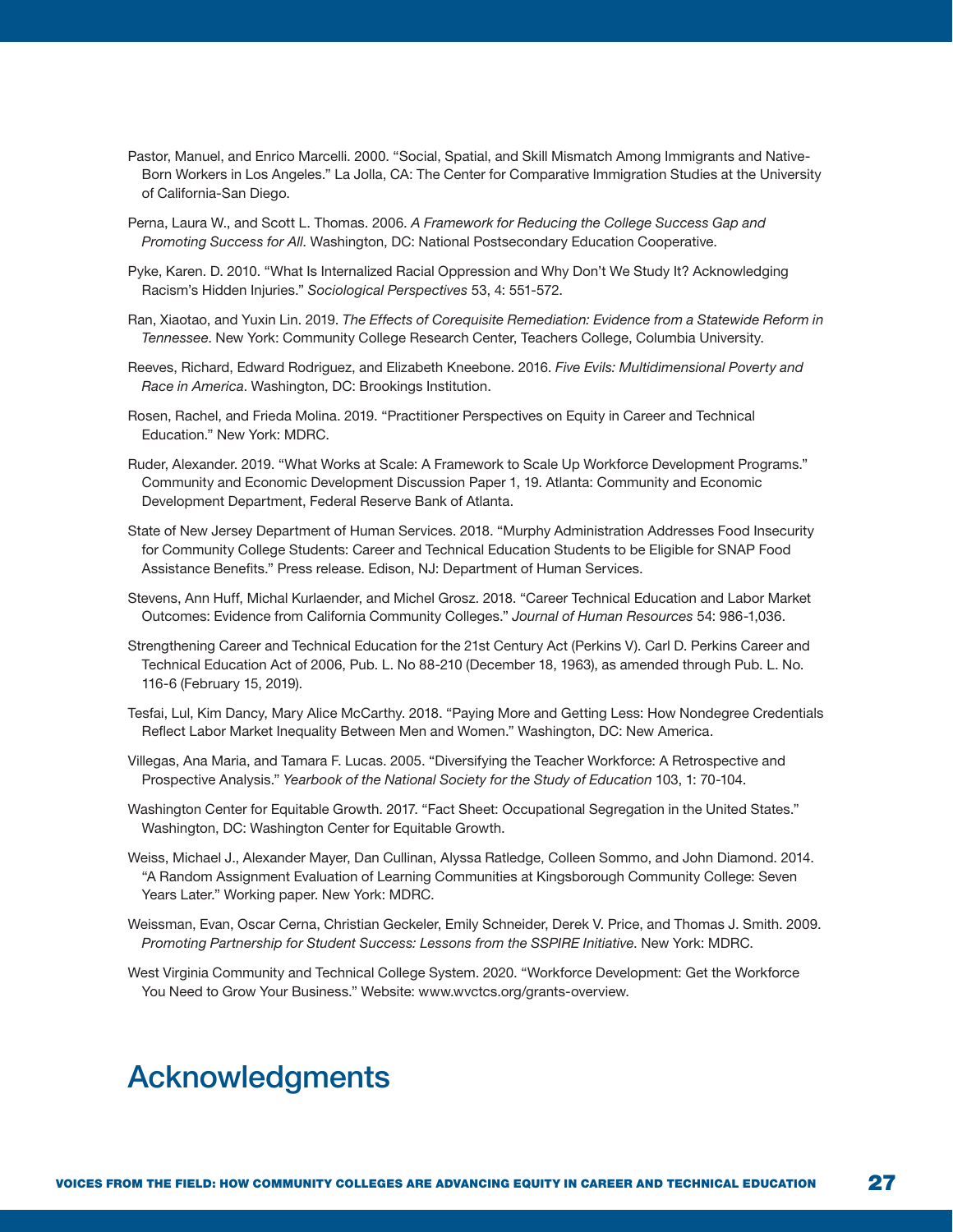This brief was made possible through generous funding from ECMC Foundation, and the authors would particularly like to thank Patrick Bourke, MDRC's program officer, for his collaboration and support throughout this scan. MDRC's Center for Effective CTE is supported by generous funding from Bloomberg Philanthropies, the Carnegie Corporation of New York, and ECMC Foundation.

The authors would like to recognize the contributions of the organizations, community colleges, and individuals who agreed to be interviewed for this scan. The MDRC research team spoke with 10 individuals at eight community colleges, workforce organizations, and related policy organizations to get recommendations of innovative CTE programs to interview for this scan, and the team is grateful for their guidance. They are Gretchen Schmidt at the American Association of Community Colleges, Jennifer Freeman at Jobs for the Future, Joshua Wyner at the Aspen Institute, Meredith Hatch at Achieving the Dream, Kermit Kaleba and Katie Brown at the National Skills Coalition, Jim Caldwell at California Community Colleges Chancellor's Office/Doing What Matters, Ivy Love and Iris Palmer at New America, and James Jacobs, president emeritus at Macomb Community College.

The authors thank administrators at the following community colleges, who offered information and insights about their innovative CTE programs to the MDRC team during extensive phone conversations: California Community Colleges Workforce Economic Development Division, Community College of Allegheny County, Columbia College, Guilford Technical Community College, Hennepin Technical College, the Kentucky Community and Technical College System, Montgomery College, North Carolina Community Colleges, Northern Virginia Community College, and West Virginia University at Parkersburg.

The following administrators graciously hosted the MDRC team on their campuses, and the authors thank them for sharing their experiences, wisdom, and passion for their work: David Borden at Austin Community College, Eva Rios-Lleverino at Capital IDEA, Tiffany Miller and Jennifer Hutcherson at El Camino College, Julie Parks at Grand Rapids Community College, Todd Oldham at Monroe Community College, Brian Sampson at New River Community and Technical College, and Carolyn McMorran at Valencia College. The authors also wish to thank all of the instructors, community and employer partners, and students in the CTE programs at these colleges who made time in their busy schedules to speak with the MDRC team.

Finally, the authors express our gratitude to John King and Jim Jacobs, members of the advisory board of MDRC's Center for Effective CTE, as well as Todd Oldham from Monroe Community College, for reviewing an earlier draft of this brief. We also thank numerous colleagues at MDRC for providing guidance as the team conducted this scan and for reviewing drafts — in particular, Robert Ivry, Frieda Molina, Leigh Parise, James Riccio, Rachel Rosen, Ali Tufel, and Elizabeth Zachry — and Gloriela Iguina-Colón for data collection and analysis, literature reviews, overall support, meticulous fact checking, and indispensable contributions to this report.